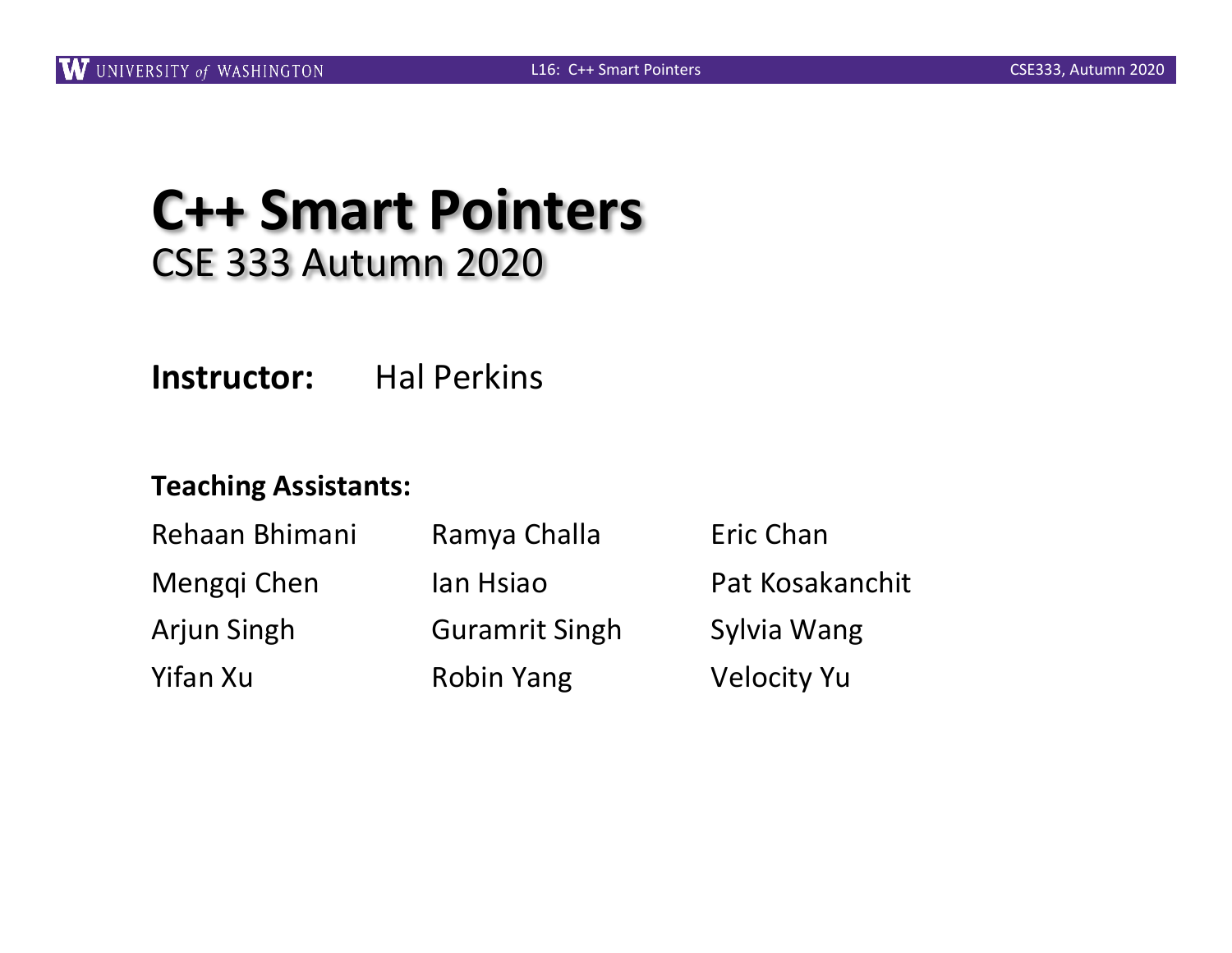#### **Administrivia & Calendar**

- $\triangleleft$  Not sure yet about office hours for Wednesday.
- $\triangle$  Rethinking things a little...
- ↓ What if we move hw3 deadline from this Thursday to next Tuesday? (hw3 is the most complex of the major projects)
	- **Then would move hw4 from 2<sup>nd</sup> last week of the quarter to final Thurs.**
	- With a couple of longish exercises due during the weeks before and after Thanksgiving (a little less going on when those are due)
- $\cdot$  That also means a new exercise (ex13) out today, due Friday morning this week
- And realistically it doesn't look like we're going to have notreally-an-exam short turnaround review assignments
- $\div$  Seem ok? (select yes or no in the chat window)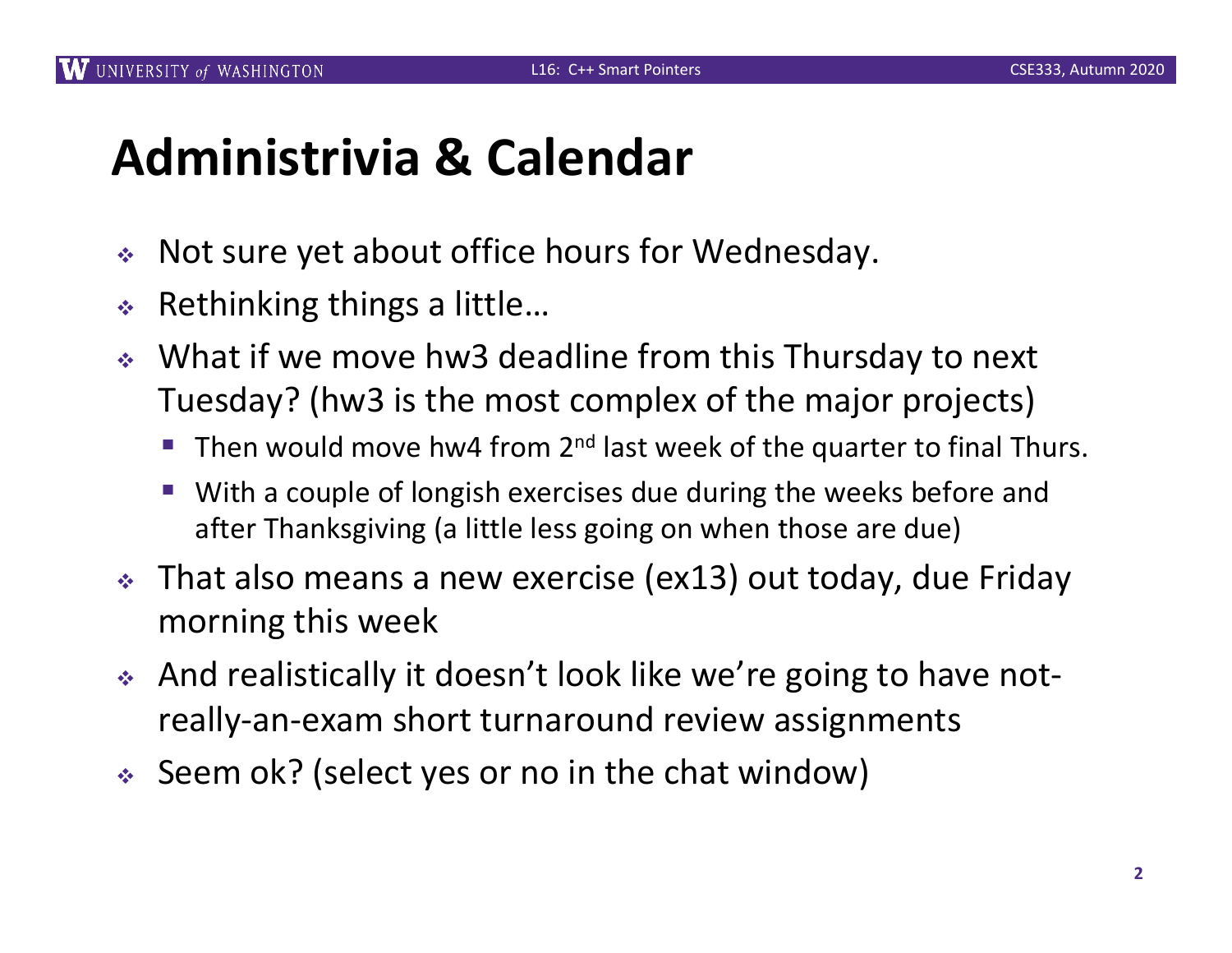# **Administrivia (added Friday the 13th)**

- $\div$  Reminder: hw3 due Tuesday night, 11 pm
	- § Some additional office hours added Monday and Tuesday; see the Canvas Zoom calendar for details
- $\bullet$  No new exercise today; next exercise will be out later next week after hw3 due
	- Involves networking code which we'll start next week
- VSCode funnies: several people have reported problems with VSCode getting confused by #includes in hw3. Is everyone seeing this? Is it working as expected for some?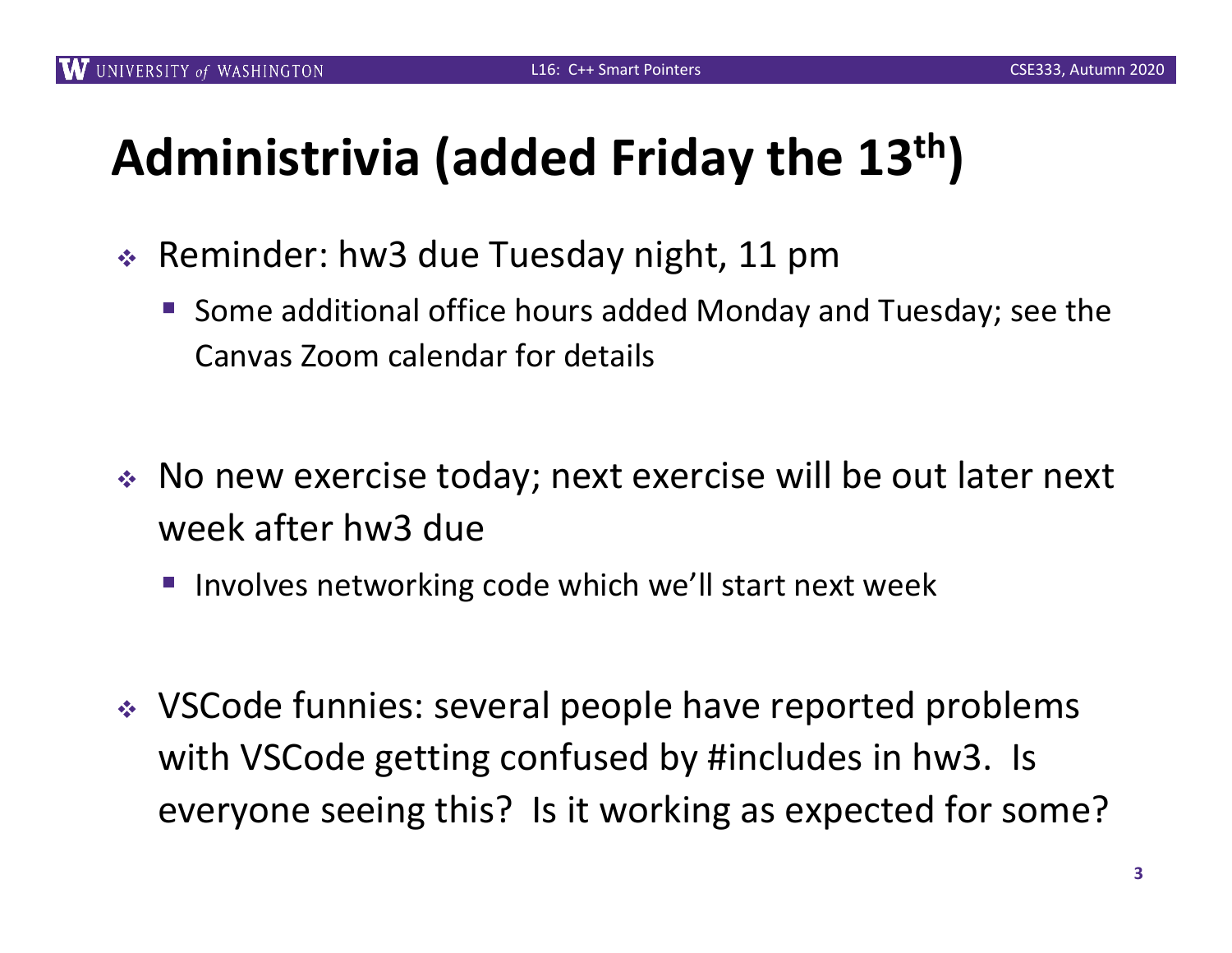#### **Lecture Outline**

- <sup>v</sup> **Smart Pointers**
	- § **Intro and toy\_ptr**
	- § **std::unique\_ptr**
	- § **Reference counting**
	- § **std::shared\_ptr and std::weak\_ptr**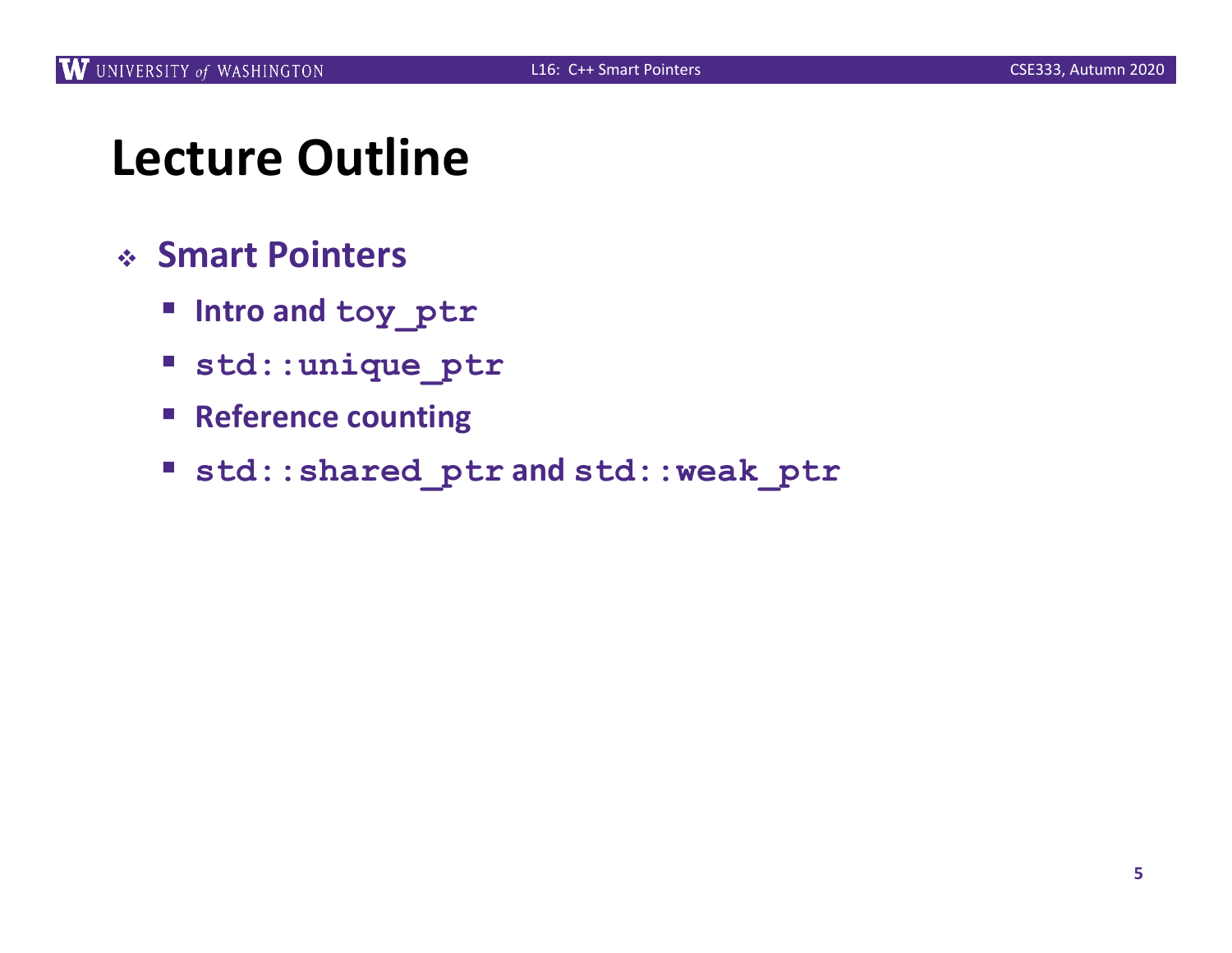## **Last Time…**

- <sup>v</sup> We learned about STL
- ↓ We noticed that STL was doing an enormous amount of copying
- $\triangle$  A solution: store pointers in containers instead of objects
	- But who's responsible for deleting and when???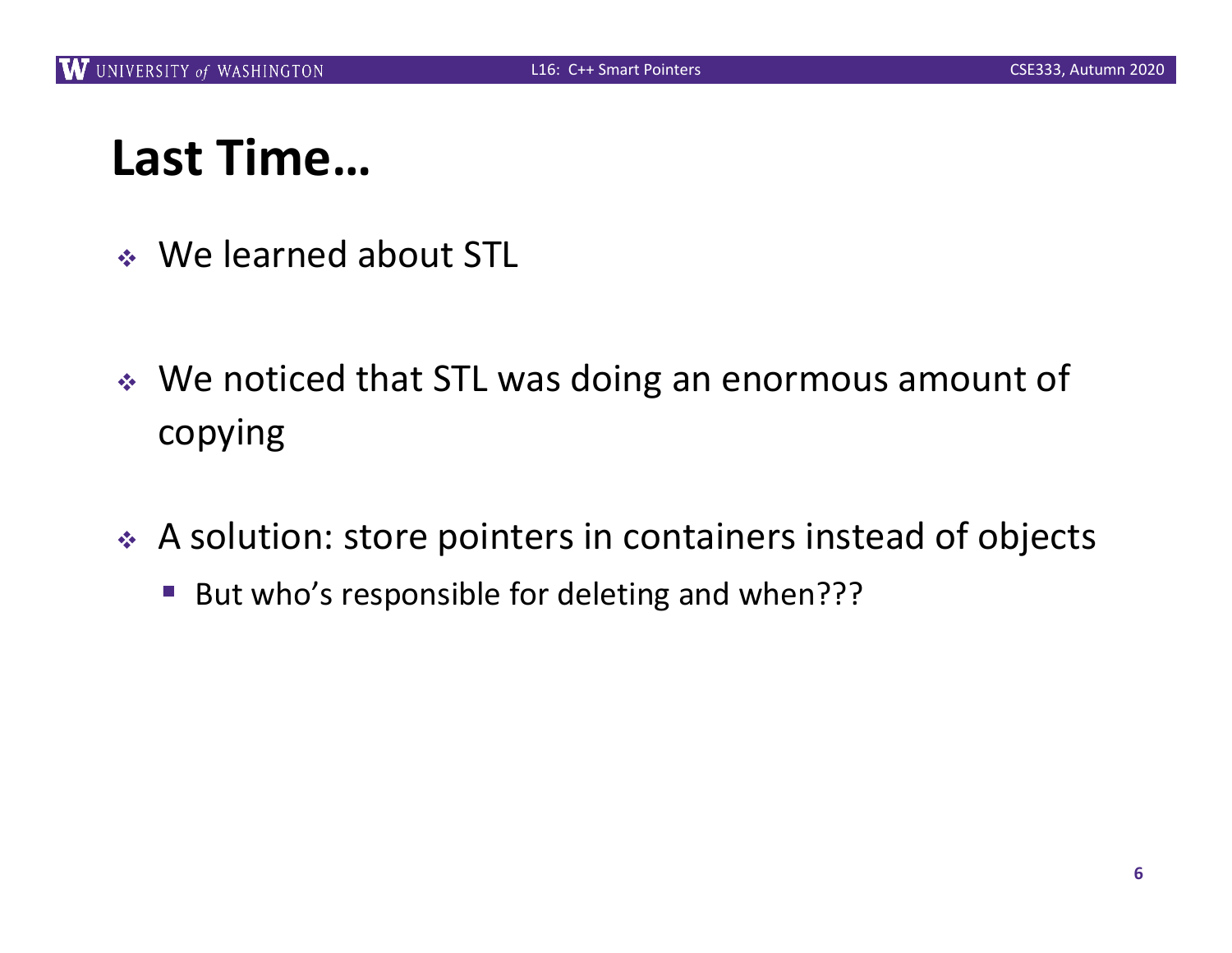#### **C++ Smart Pointers**

- <sup>v</sup> A smart pointer is an *object* that stores a pointer to a heap-allocated object
	- A smart pointer looks and behaves like a regular C++ pointer
		- By overloading  $*$ ,  $->$ , [], etc.
	- These can help you manage memory
		- The smart pointer will delete the pointed-to object *at the right time* including invoking the object's destructor
			- When that is depends on what kind of smart pointer you use
		- With correct use of smart pointers, you no longer have to remember when to delete new'd memory!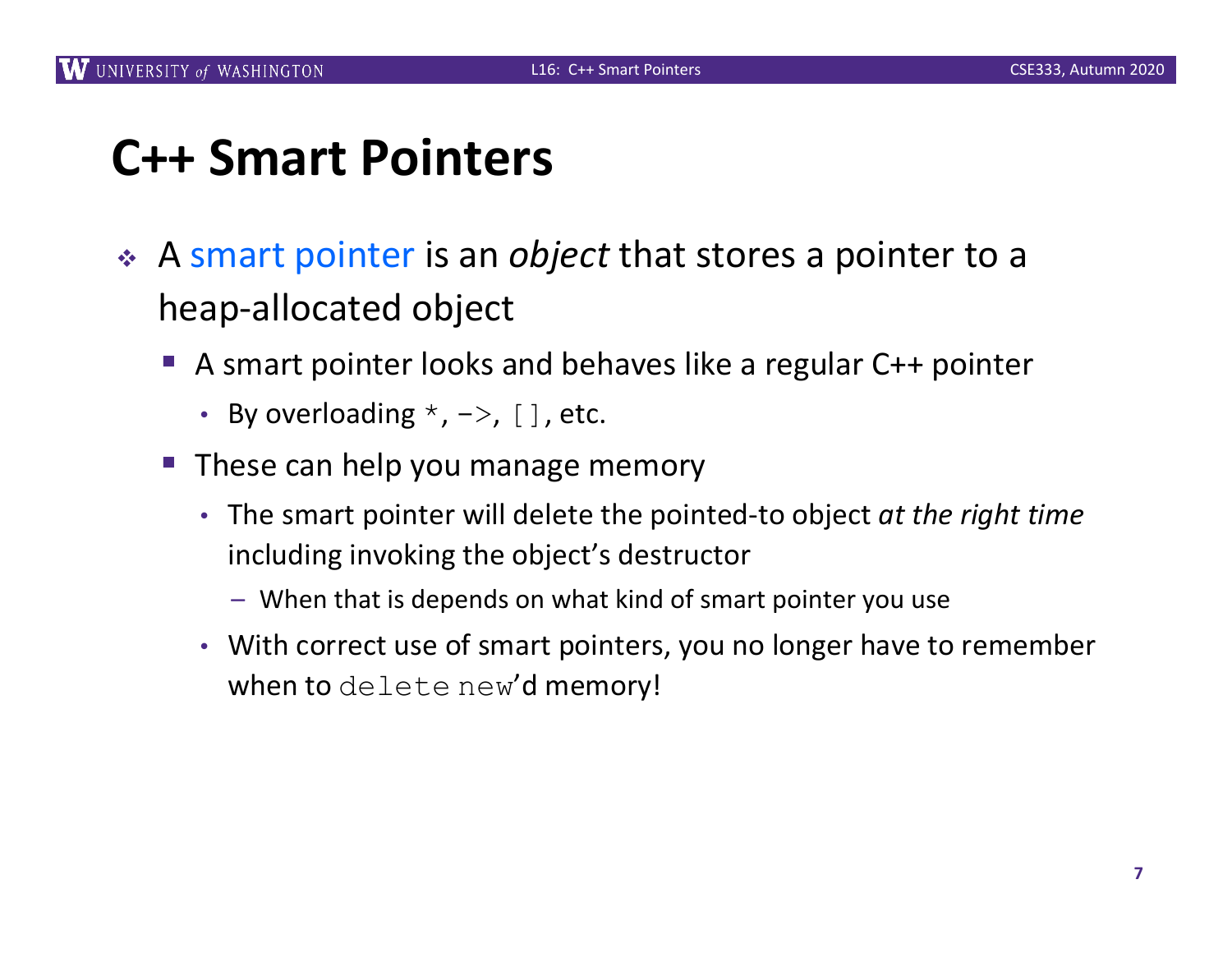#### **A Toy Smart Pointer**

- $\triangleleft$  We can implement a simple one with:
	- A constructor that accepts a pointer
	- A destructor that frees the pointer
	- Overloaded  $*$  and  $\rightarrow$  operators that access the pointer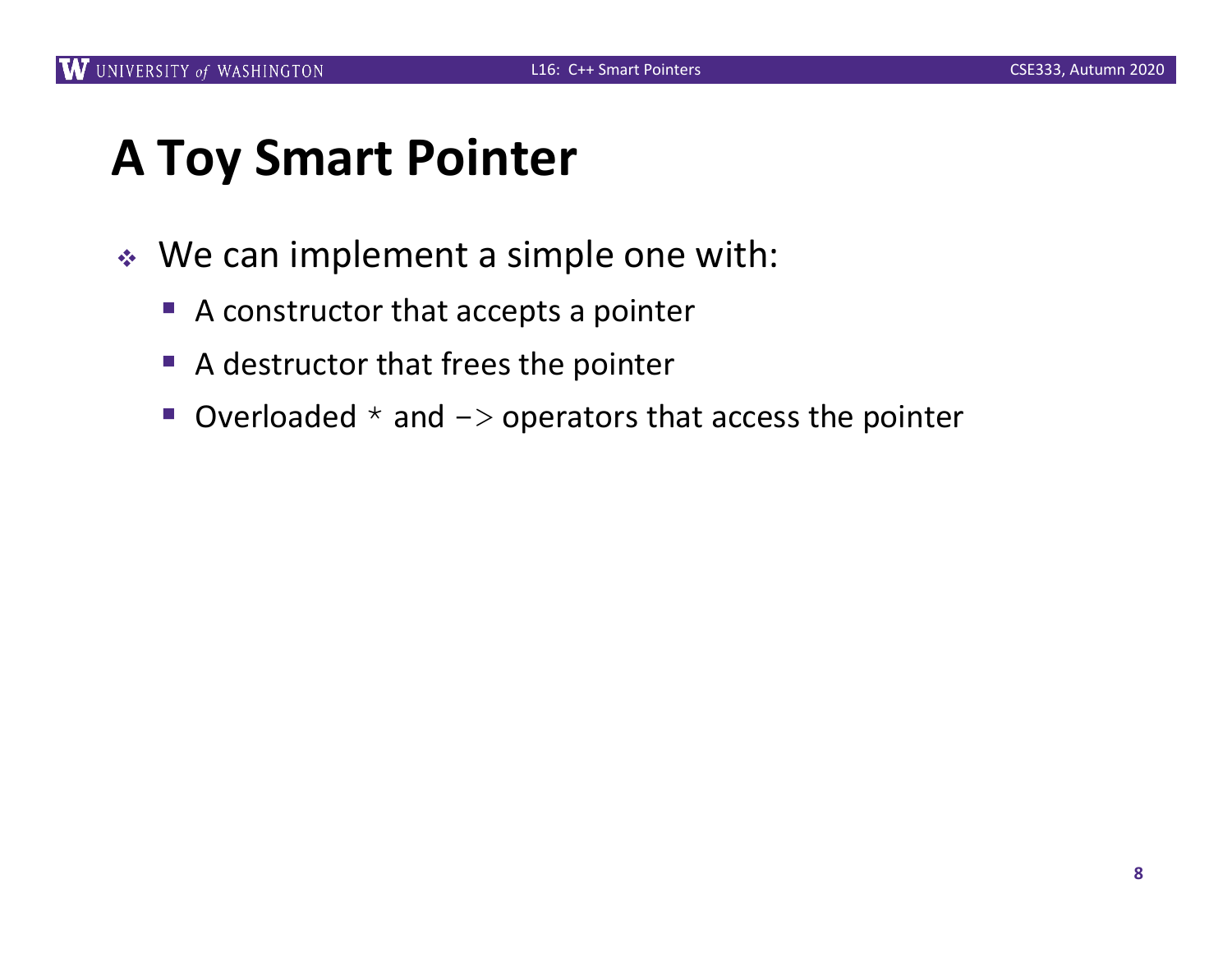#### **ToyPtr Class Template**

ToyPtr.cc

```
#ifndef TOYPTR H
#define _TOYPTR_H_
template <typename T> class ToyPtr {
public:
 ToyPtr(T *ptr) : ptr_(ptr) { } // constructor
 ~ToyPtr() { // destructor
   if (ptr_ != nullptr) {
     delete ptr_;
    ptr = nullptr;}
 }
 T &operator*() { return *ptr_; } // * operator
 T *operator->() { return ptr_; } // -> operator
private:
 T *ptr_; // the pointer itself
};
#endif // _TOYPTR_H_
```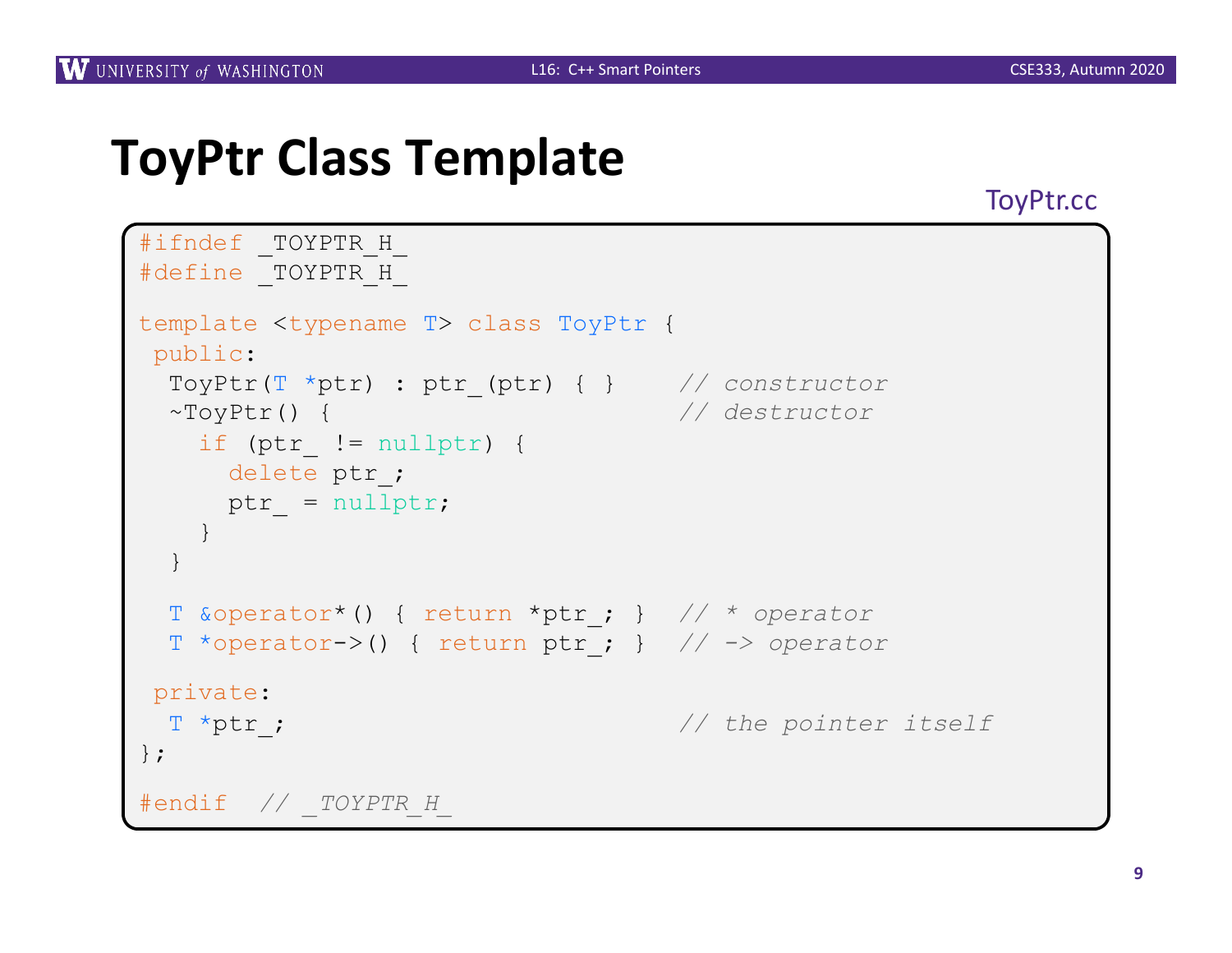#### **ToyPtr Example**

#### usetoy.cc

```
#include <iostream>
#include "ToyPtr.h"
// simply struct to use
typedef struct { int x = 1, y = 2; } Point;
std::ostream &operator<<(std::ostream &out, const Point &rhs) {
 return out \lt\lt "(" \lt\lt rhs.x \lt\lt "," \lt\lt rhs.y \lt\lt ")";
}
int main(int argc, char **argv) {
 // Create a dumb pointer
 Point *leak = new Point;
  // Create a "smart" pointer (OK, it's still pretty dumb)
  ToyPtr<Point> notleak(new Point);
  std::cout << " *leak: " << *leak << std::endl;
  std::cout << " leak->x: " << leak->x << std::endl;
  std::cout << " *notleak: " << *notleak << std::endl;
  std::cout << "notleak->x: " << notleak->x << std::endl;
  return 0;
}
```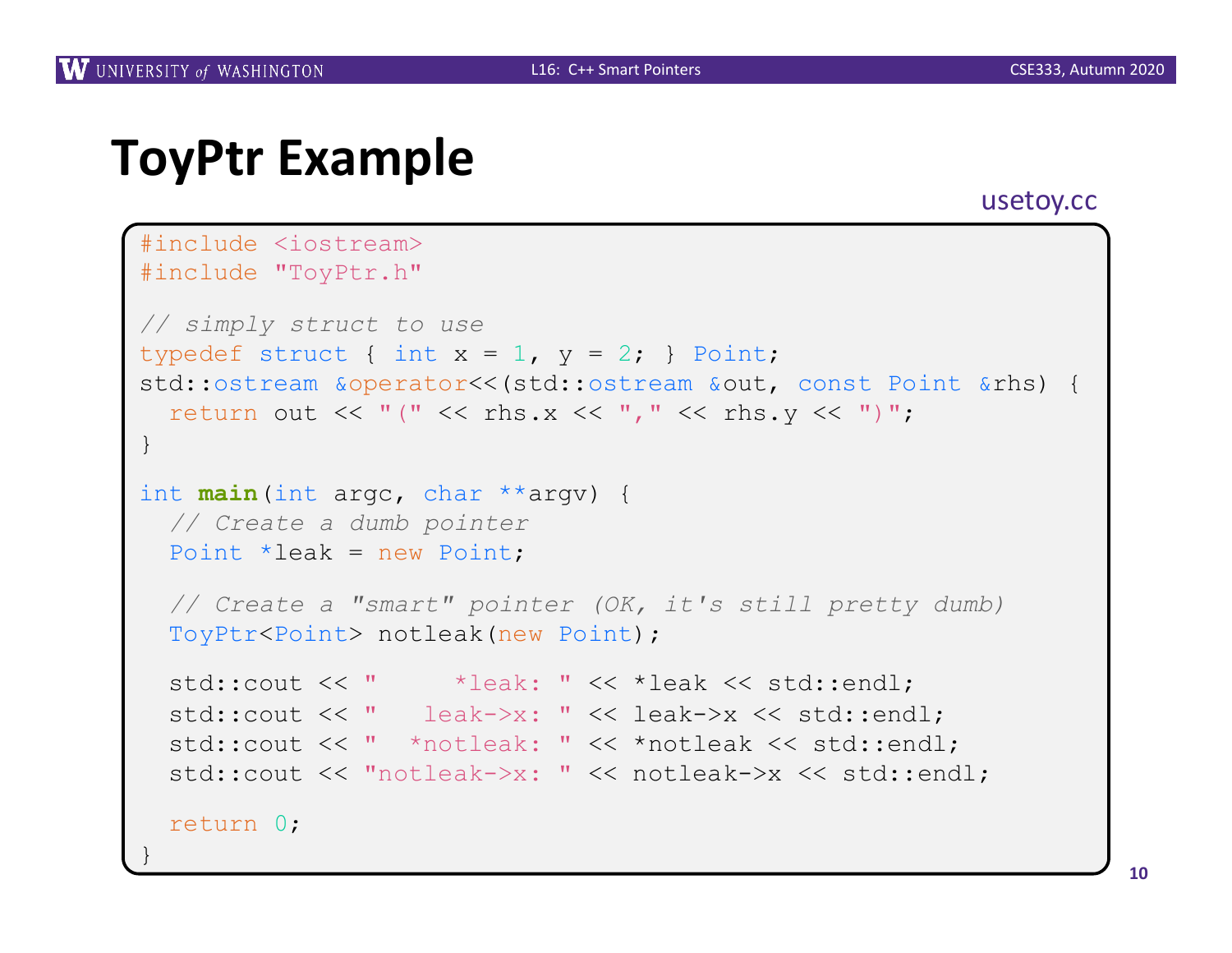#### **What Makes This a Toy?**

- <sup>v</sup> Can't handle:
	- Arrays
	- Copying
	- Reassignment
	- Comparison
	- § … plus many other subtleties…
- \* Luckily, others have built non-toy smart pointers for us!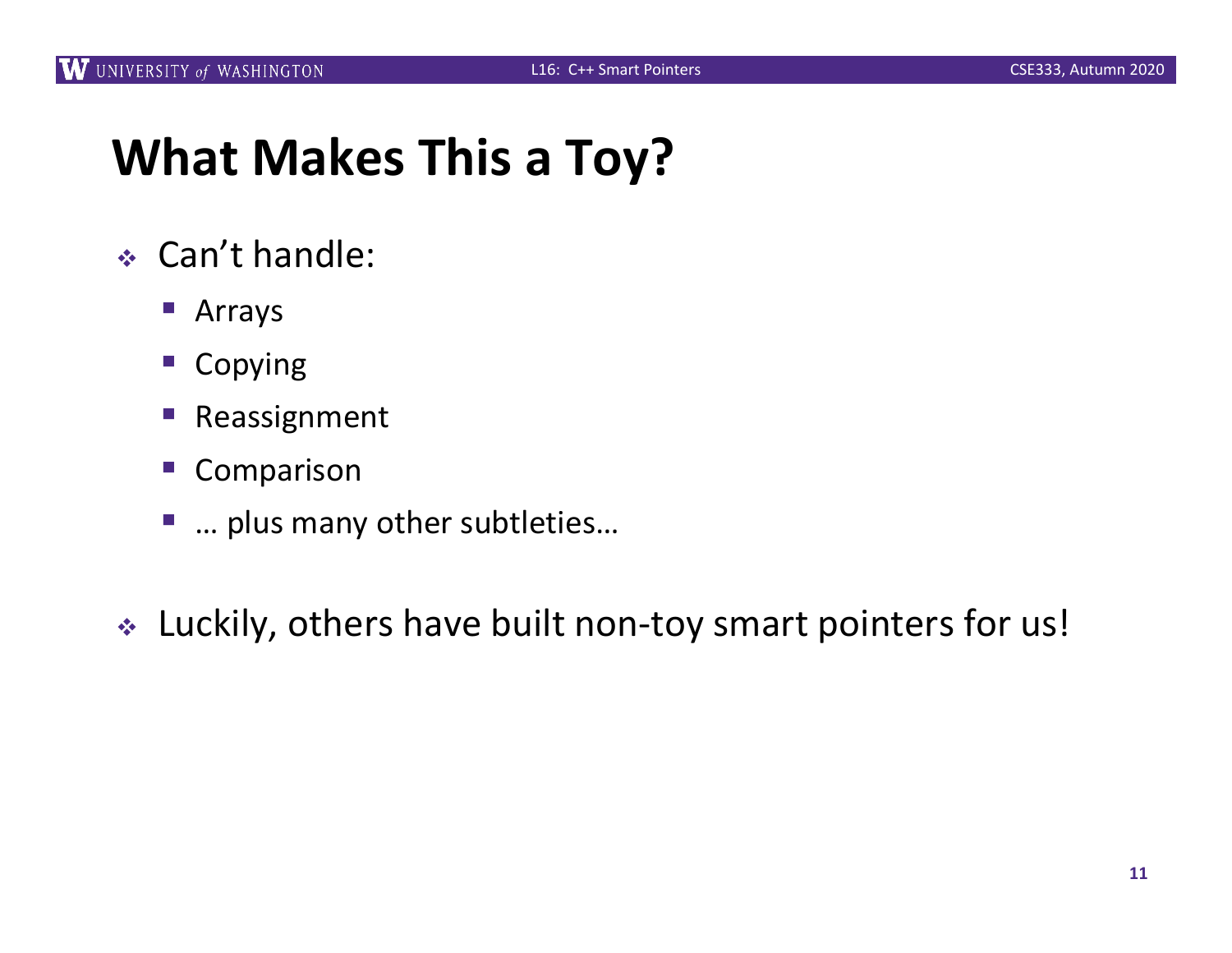#### **std::unique\_ptr**

#### <sup>v</sup> A unique\_ptr *takes ownership* of a pointer

- A template: template parameter is the type that the "owned" pointer references (i.e., the  $T$  in pointer type  $T^*$ )
- Part of C++'s standard library (C++11)
- Its destructor invokes delete on the owned pointer
	- Invoked when unique ptr object is delete'd or falls out of scope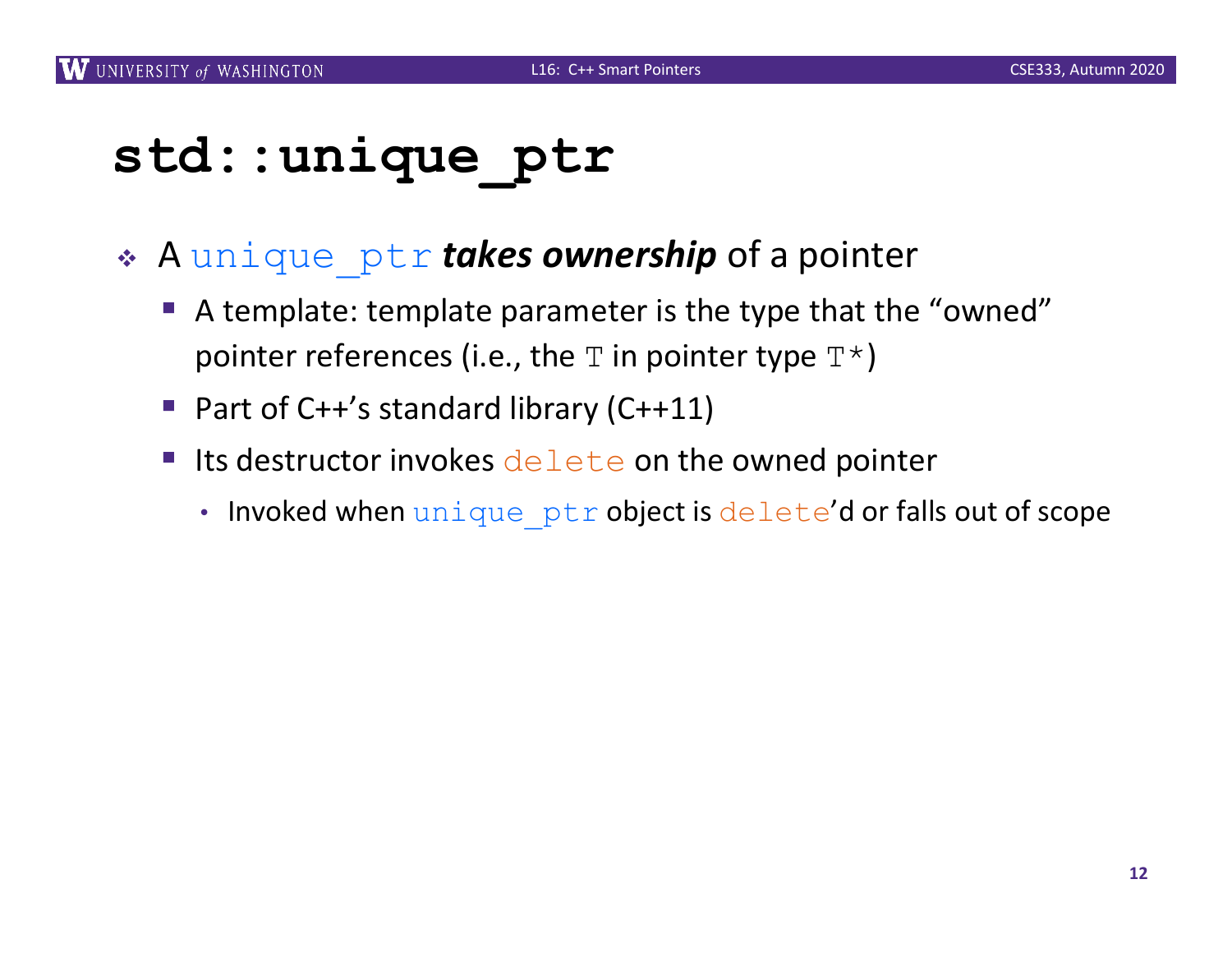#### **Using unique\_ptr**

#### unique1.cc

```
#include <iostream> // for std::cout, std::endl
#include <memory> // for std::unique_ptr
#include <cstdlib> // for EXIT_SUCCESS
void Leaky() {
  int *x = new int(5); // heap-allocated
  (*x)++;std:: cout << *x << std:: endl;
} // never used delete, therefore leak
void NotLeaky() {
  std::unique_ptr<int> x(new int(5)); // wrapped, heap-allocated
  (*x)++;std::cout << *x << std::endl;
} // never used delete, but no leak
int main(int argc, char **argv) {
  Leaky();
 NotLeaky();
  return EXIT_SUCCESS;
}
```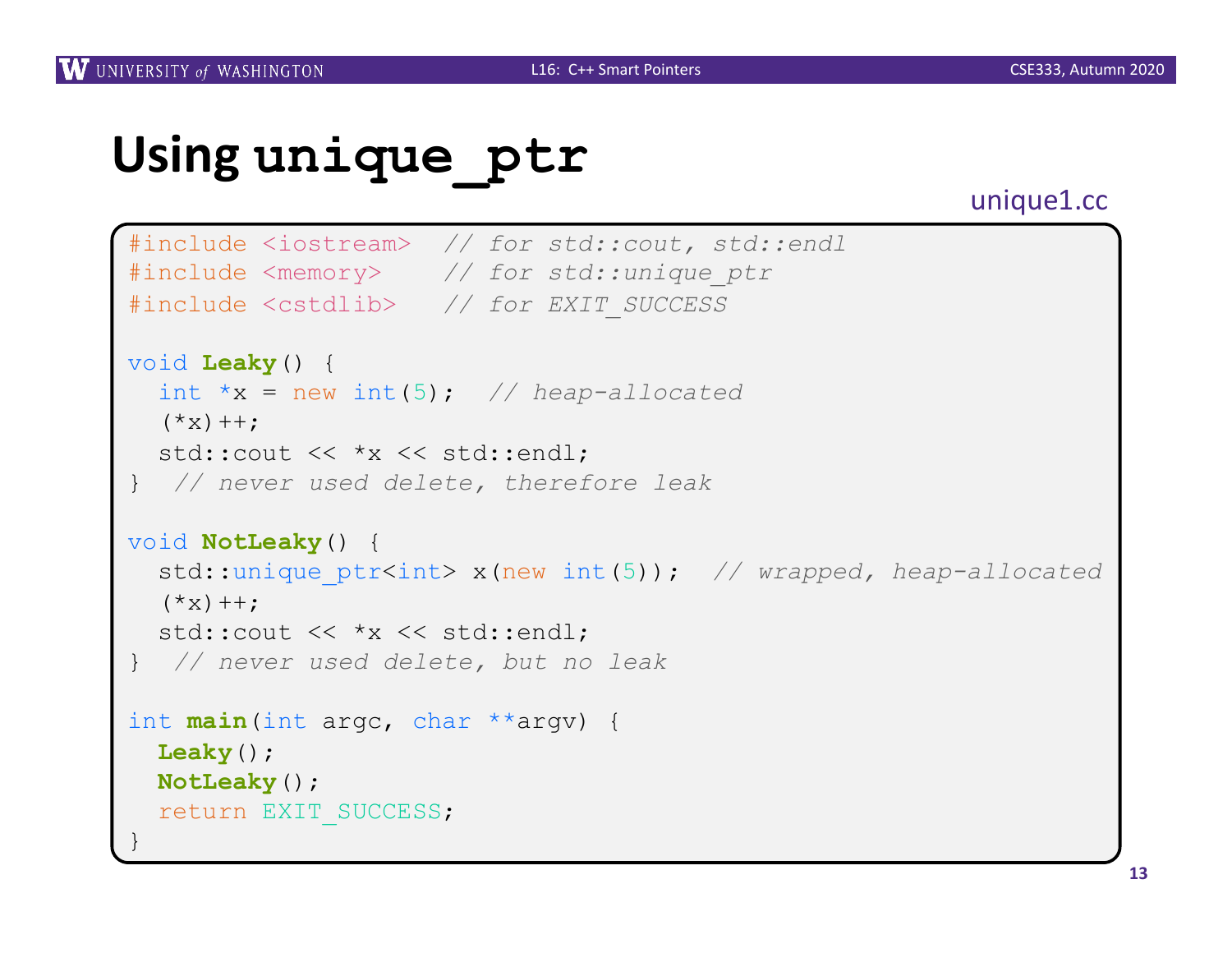# **Why are unique\_ptrs useful?**

- ↓ If you have many potential exits out of a function, it's easy to forget to call  $\text{delete}$  on all of them
	- **unique ptr will delete its pointer when it falls out of scope**
	- § Thus, a unique\_ptr also helps with *exception safety*

```
void NotLeaky() {
  std::unique ptr<int> x(new int(5));
  ... 
  // lots of code, including several returns
  // lots of code, including potential exception throws
  ...
}
```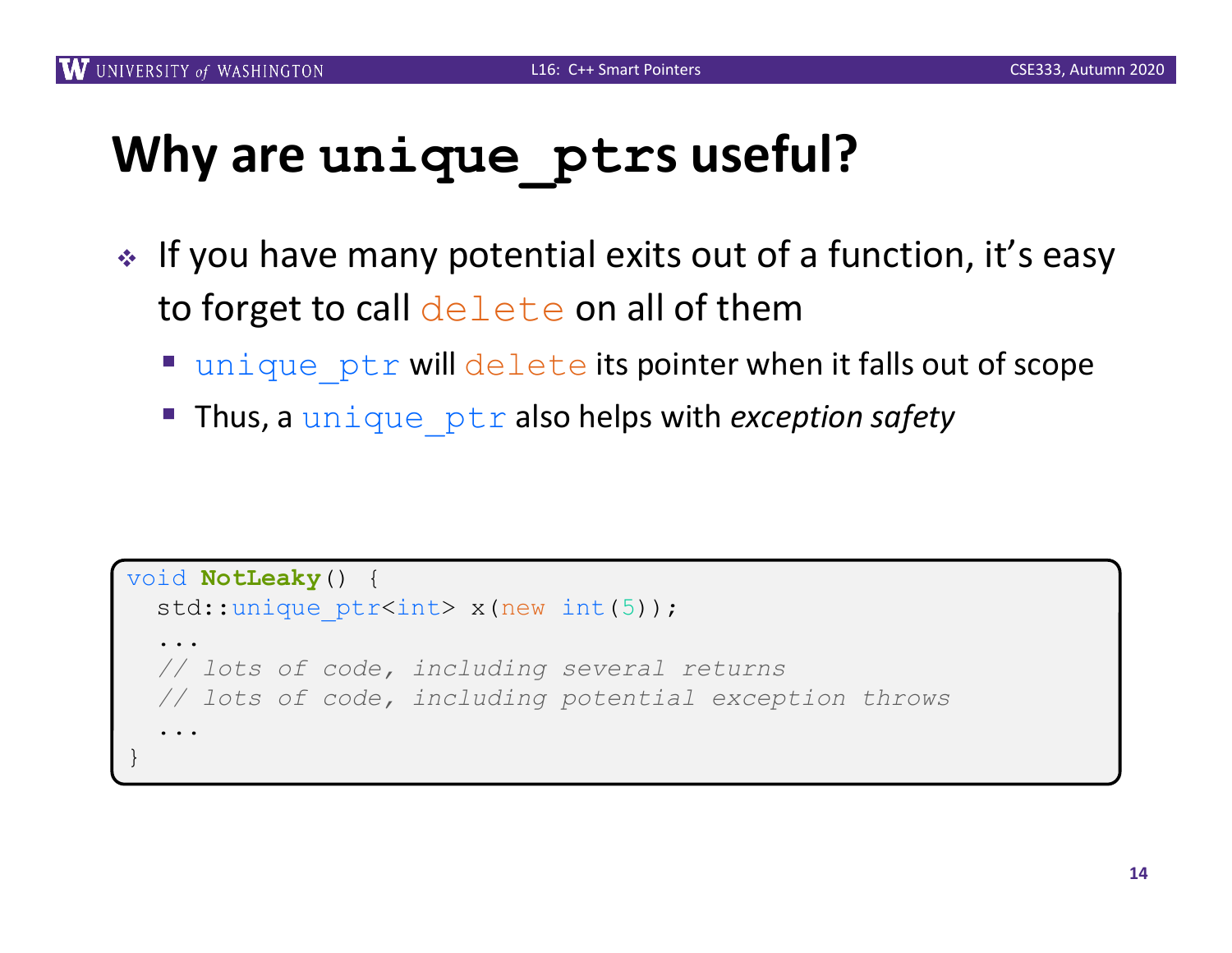#### **unique\_ptr Operations**

unique2.cc

```
#include <memory> // for std::unique_ptr
#include <cstdlib> // for EXIT_SUCCESS
using namespace std;
typedef struct { int a, b; } IntPair;
int main(int argc, char **argv) {
 unique ptr<int x(new int(5));
 int *ptr = x.get(); // Return a pointer to pointed-to object
 int val = *x; // Return the value of pointed-to object
 // Access a field or function of a pointed-to object
 unique ptr<IntPair> ip(new IntPair);
 ip - >a = 100;
 // Deallocate current pointed-to object and store new pointer
 x.reset(new int(1));
 ptr = x.release(); // Release responsibility for freeing
 delete ptr;
 return EXIT_SUCCESS;
}
```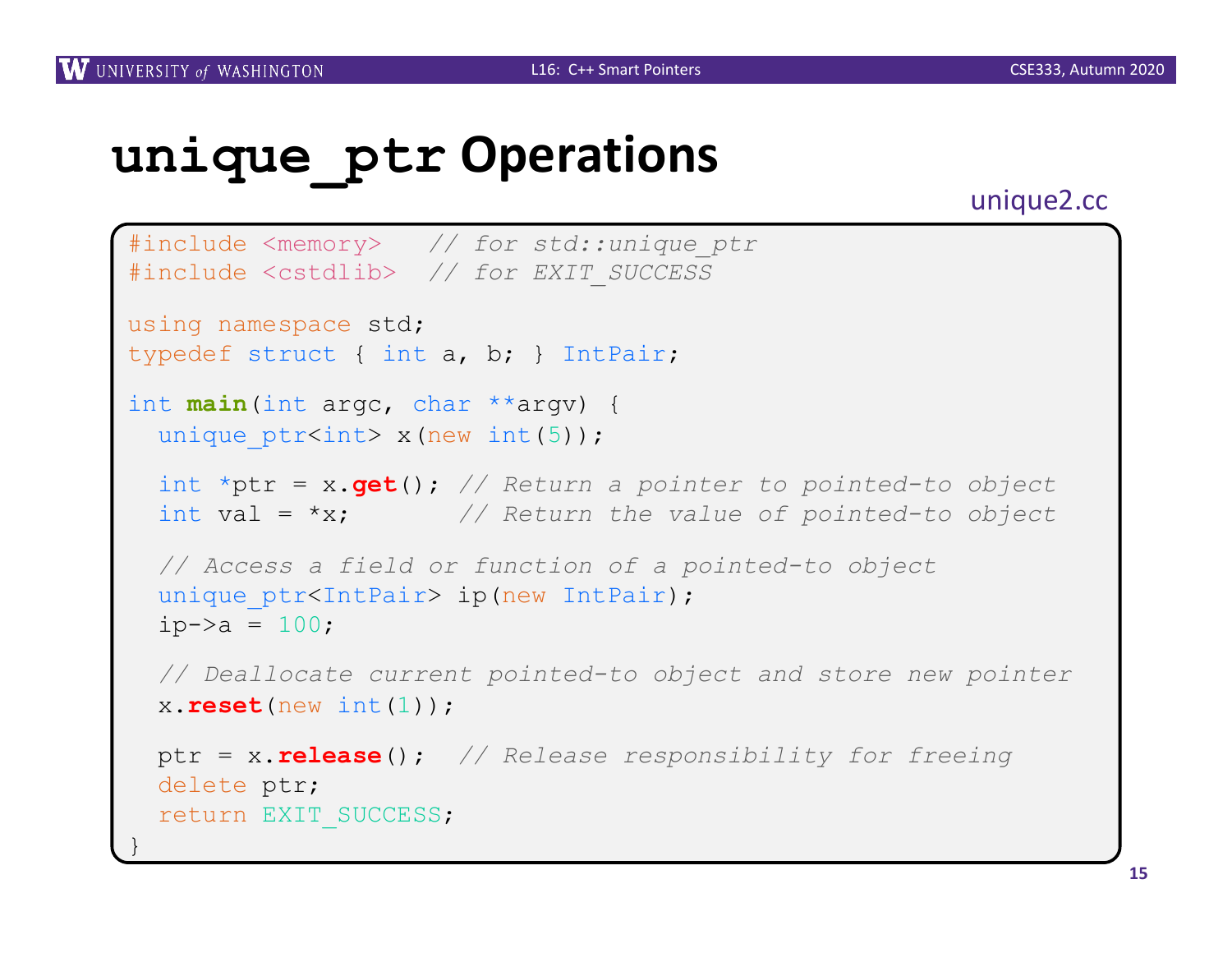#### **Transferring Ownership**

- <sup>v</sup> Use **reset**() and **release**() to transfer ownership
	- **release** returns the pointer, sets wrapped pointer to nullptr
	- **reset** delete's the current pointer and stores a new one

```
int main(int argc, char **argv) {
 unique ptr<int x(new int(5));
 cout << "x: " << x.get() << endl;
 unique_ptr<int> y(x.release()); // x abdicates ownership to y
 cout << "x: " << x.get() << endl;
 cout << "y: " << y.get() << endl;
 unique ptr<int> z(new int(10));
 // y transfers ownership of its pointer to z.
 // z's old pointer was delete'd in the process.
 z.reset(y.release());
 return EXIT_SUCCESS;
}
                                                         unique3.cc
```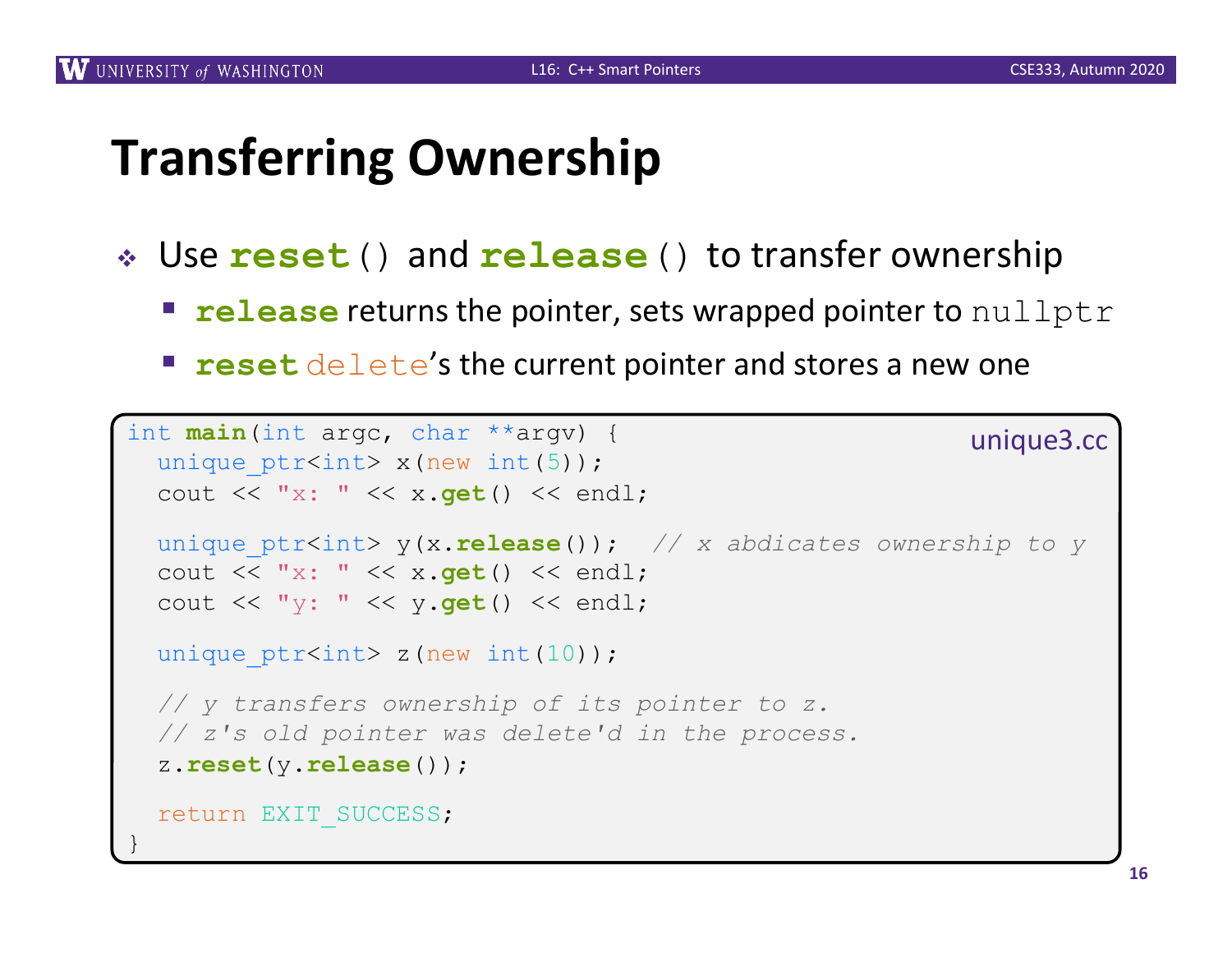# **unique\_ptrs Cannot Be Copied**

- \* std:: unique ptr has disabled its copy constructor and assignment operator
	- You cannot copy a unique ptr, helping maintain "uniqueness" or "ownership"

uniquefail.cc

```
#include <memory> // for std::unique_ptr
#include <cstdlib> // for EXIT_SUCCESS
int main(int argc, char **argv) {
 std::unique_ptr<int> x(new int(5)); // OK
 std::unique_ptr<int> y(x); // fail – no copy ctor
 std::unique_ptr<int> z; // OK – z is nullptr
 z = x; // fail – no assignment op
 return EXIT_SUCCESS;
}
```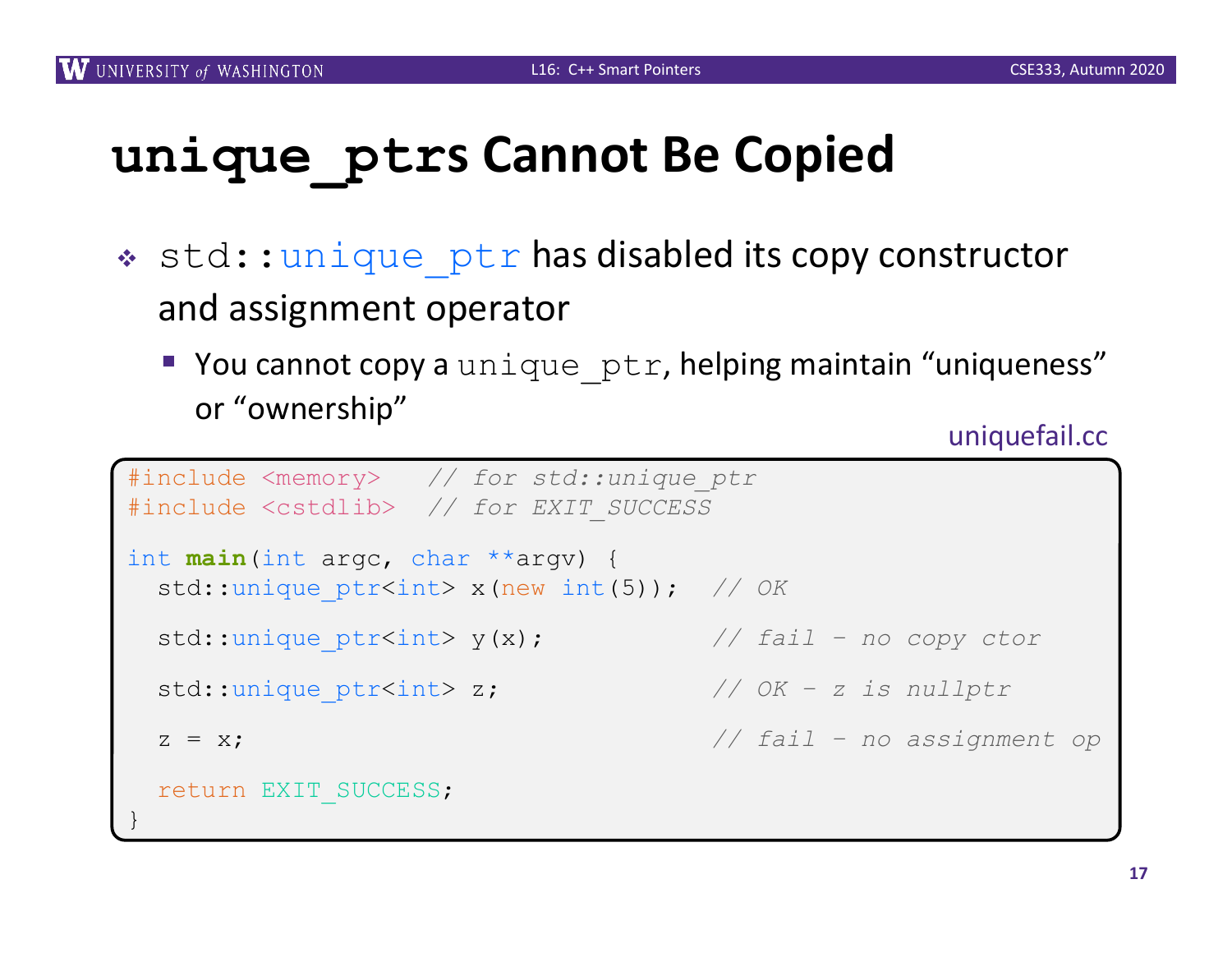# **unique\_ptr and STL**

- \* unique ptrs *can* be stored in STL containers
	- Wait, what? STL containers like to make lots of copies of stored objects and unique ptrs cannot be copied...
- $\cdot$  Move semantics to the rescue!
	- When supported, STL containers will *move* rather than *copy* 
		- unique ptrs support move semantics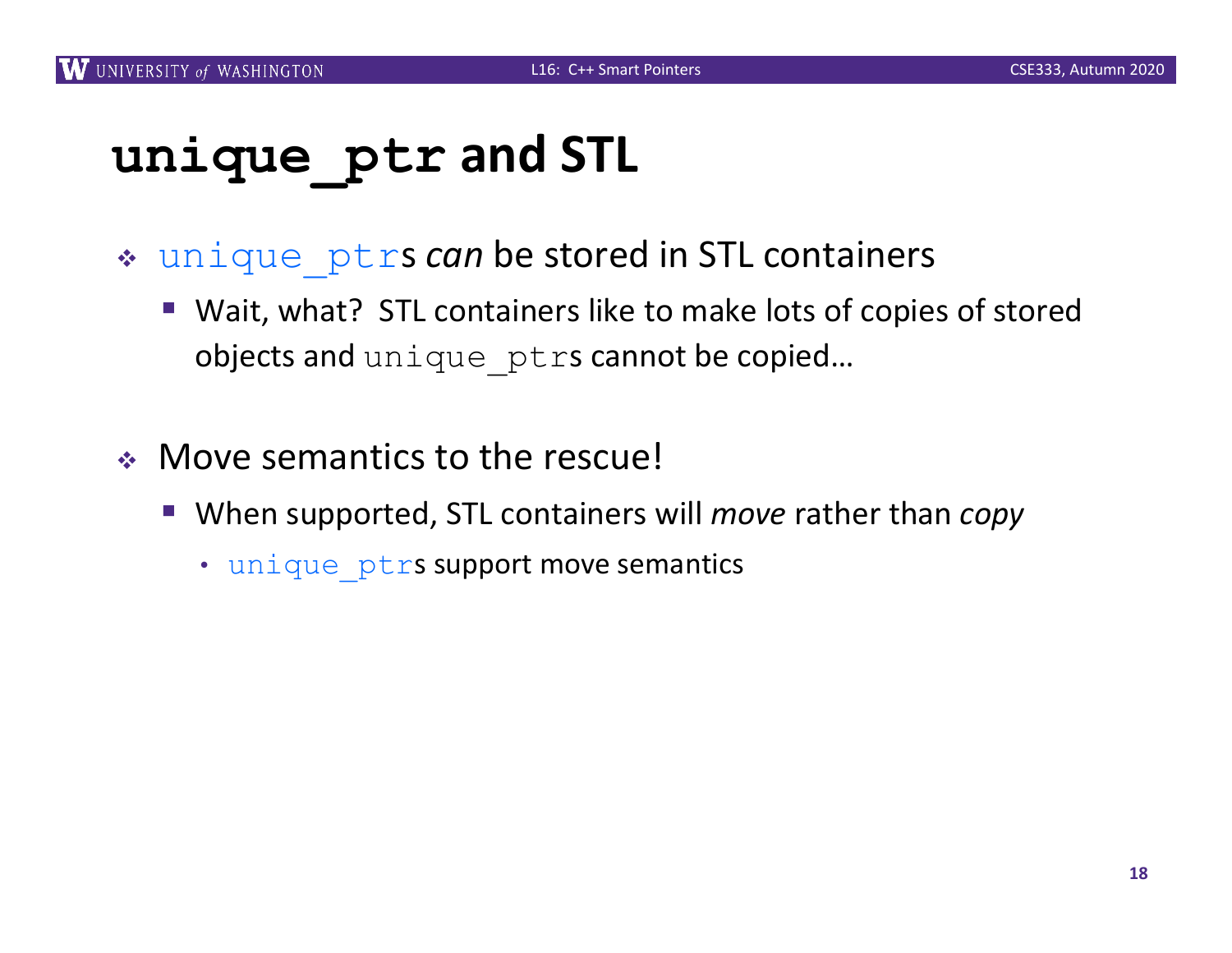#### **Aside: Copy Semantics**

- $\triangleleft$  Assigning values typically means making a copy
	- Sometimes this is what you want
		- *e.g.* assigning a string to another makes a copy of its value
	- $\blacksquare$  Sometimes this is wasteful
		- *e.g.* assigning a returned string goes through a temporary copy

```
std::string ReturnFoo(void) {
 std::string x("foo");
 return x; // this return might copy
}
int main(int argc, char **argv) {
 std::string a("hello");
 std::string b(a); // copy a into b
 b = ReturnFoo(); // copy return value into b
 return EXIT_SUCCESS;
}
                                                   copysemantics.cc
```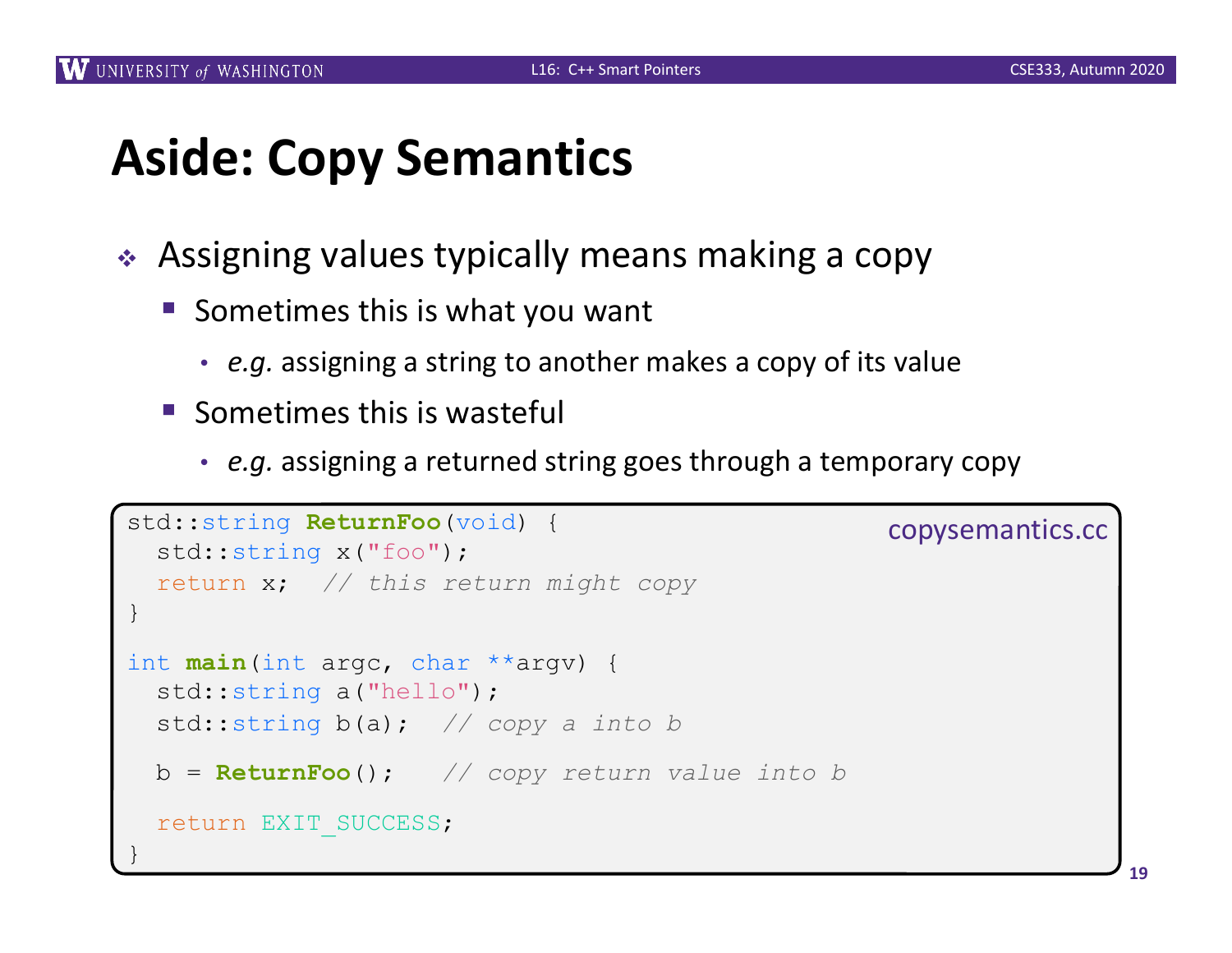#### **Move Semantics (added in C++11)**

- <sup>v</sup> "Move semantics" move values from one object to another without copying ("stealing")
	- Useful for optimizing away temporary copies
	- $\blacksquare$  A complex topic that uses things called "*rvalue references*"
		- Mostly beyond the scope of 333 this quarter

#### movesemantics.cc

```
std::string ReturnFoo(void) {
  std::string x("foo");
  // this return might copy
  return x;
}
int main(int argc, char **argv) {
  std::string a("hello");
  // moves a to b
  std::string b = std::move(a); 
  std::cout << "a: " << a << std::endl;
  std::cout \lt\lt "b: "\lt\lt b \lt\lt std::endl;
  // moves the returned value into b
 b = std::move(ReturnFoo());
  std::cout << "b: " << b << std::endl;
  return EXIT_SUCCESS;
}
```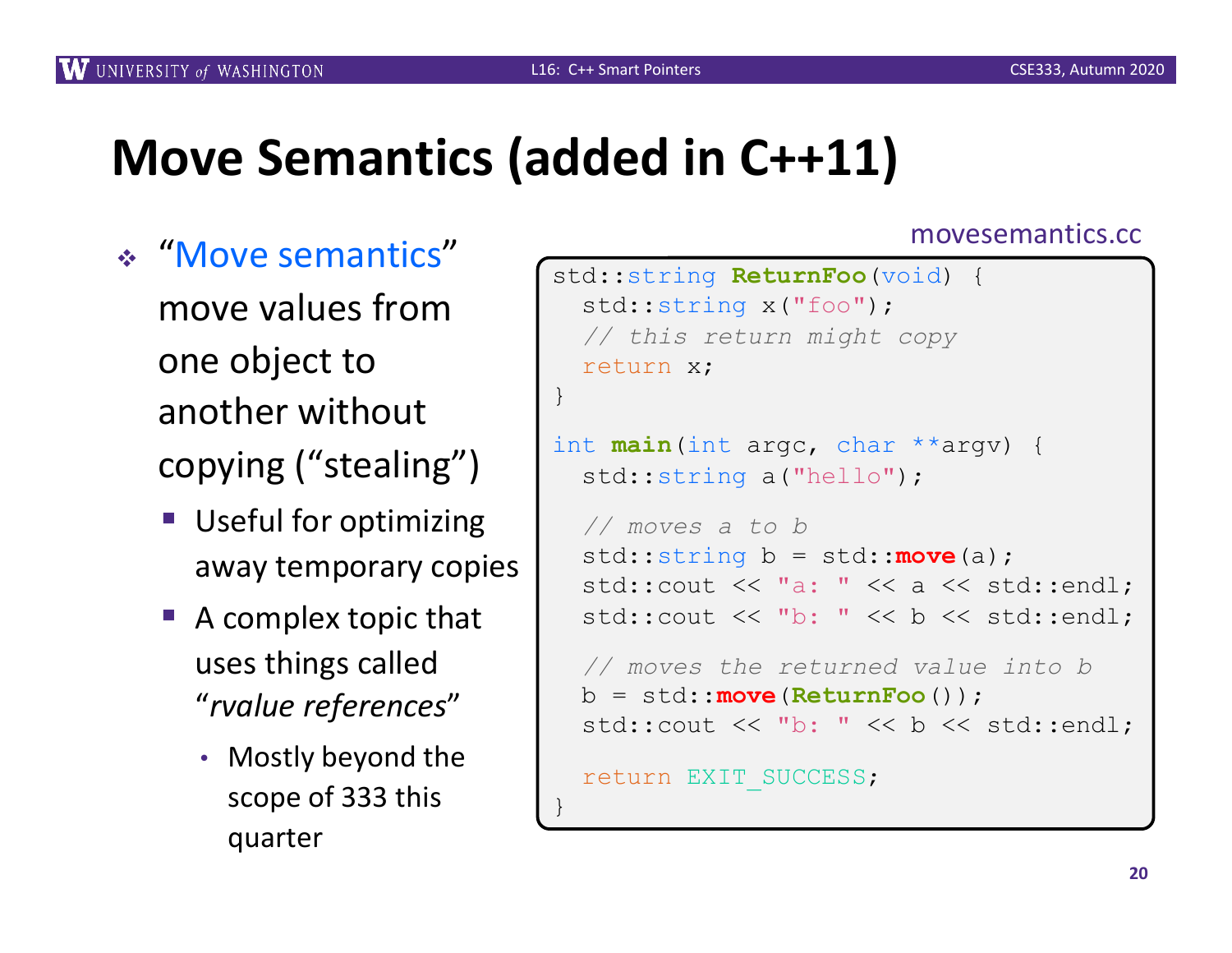#### **Transferring Ownership via Move**

- \* unique ptr supports move semantics
	- **Can "move" ownership from one unique ptr to another** 
		- Behavior is equivalent to the "release-and-reset" combination

```
int main(int argc, char **argv) {
 unique ptr<int x(new int(5));
 cout << "x: " << x.get() << endl;
 unique_ptr<int> y = std::move(x); // x abdicates ownership to y
 cout << "x: " << x.get() << endl;
 cout << "y: " << y.get() << endl;
 unique ptr<int> z(new int(10));
 // y transfers ownership of its pointer to z.
 // z's old pointer was delete'd in the process.
 z = std::move(y);
 return EXIT_SUCCESS;
}
                                                         unique4.cc
```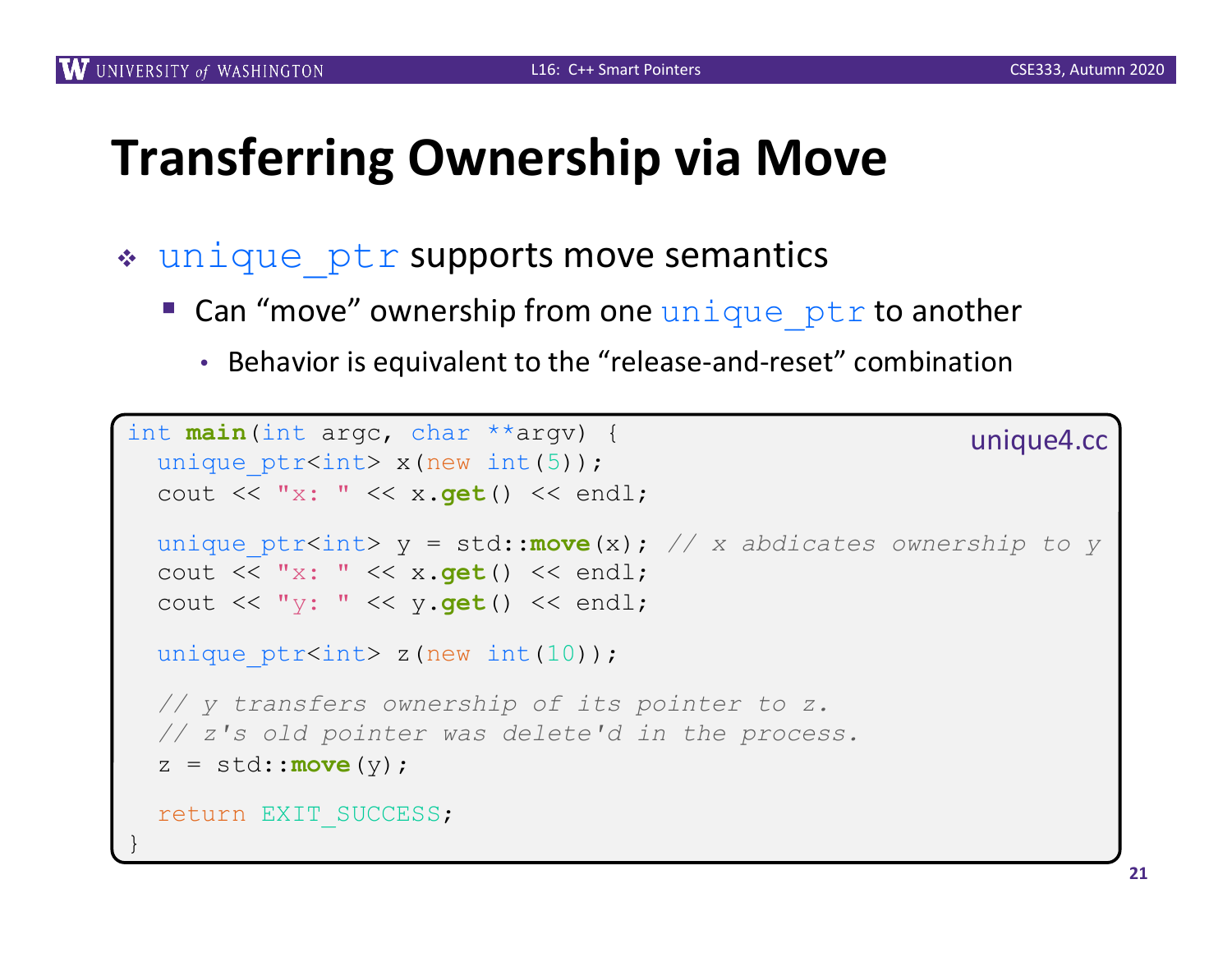## **unique\_ptr and STL Example**

uniquevec.cc

```
int main(int argc, char **argv) {
 std::vector<std::unique ptr<int> > vec;
 vec.push back(std::unique ptr<int>(new int(9)));
 vec.push back(std::unique ptr<int>(new int(5)));
 vec.push back(std::unique ptr<int>(new int(7)));
 // z gets a copy of int value pointed to by vec[1]
 int z = \text{``vec[1]};
 std::cout << "z is: " << z << std::endl;
 // won't compile! Cannot copy unique_ptr
 std::unique ptr<int> copied = vec[1]; // hmmm...
 // Works! vec[1] now wraps a nullptr
 std::unique ptr<int> moved = std::move(vec[1]);
 std::cout << "*moved: " << *moved << std::endl;
 std::cout << "vec[1].get(): " << vec[1].get() << std::endl;
 return EXIT SUCCESS;
}
```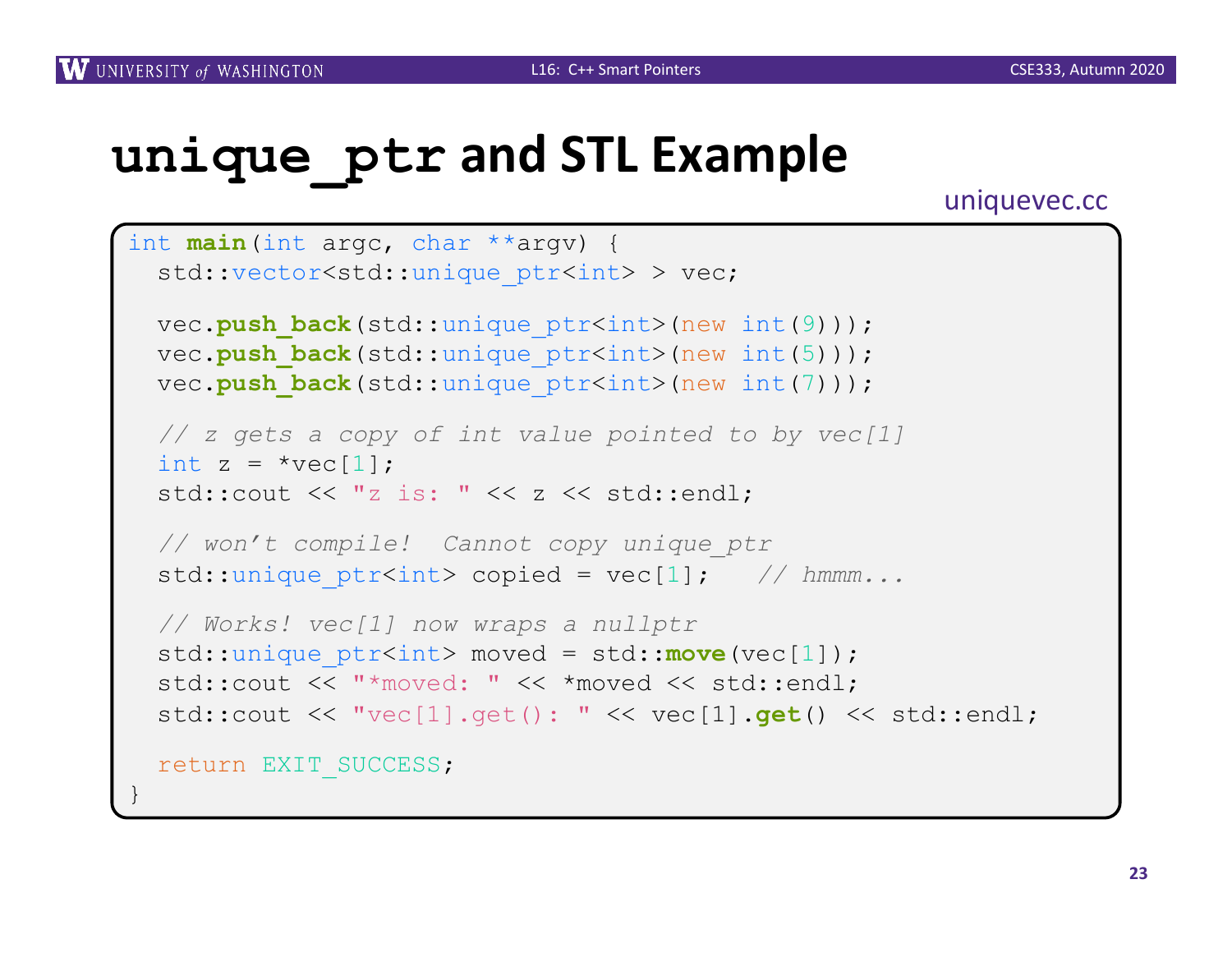# **unique\_ptr and "<"**

- \* A unique ptr implements some comparison operators, including operator<
	- **E** However, it doesn't invoke operator  $\leq$  on the pointed-to objects
		- Instead, it just promises a stable, strict ordering (probably based on the pointer address, not the pointed-to-value)
	- So to use sort() on vectors, you want to provide it with a comparison function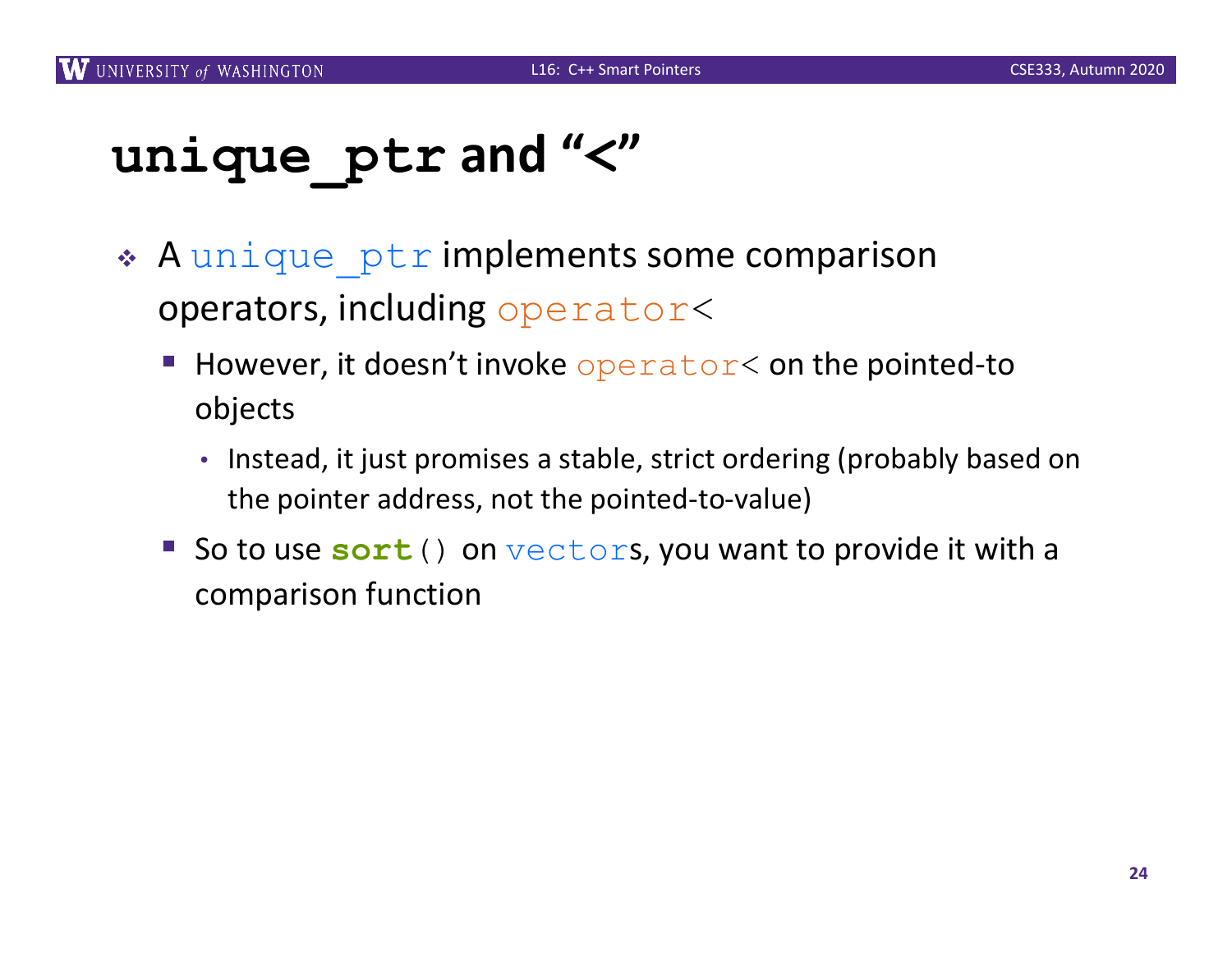}

## **unique\_ptr and STL Sorting**

uniquevecsort.cc

```
using namespace std;
bool sortfunction (const unique ptr<int> &x,
                  const unique ptr<int> \delta y) { return *x < *y; }
void printfunction (unique ptr<int> &x) { cout << *x << endl; }
int main(int argc, char **argv) {
  vector<unique ptr<int> > vec;
  vec.push back(unique ptr<int>(new int(9)));
  vec.push back (unique ptr<int>(new int(5)));
  vec.push back(unique ptr<int>(new int(7)));
  // buggy: sorts based on the values of the ptrs
  sort(vec.begin(), vec.end());
  cout << "Sorted:" << endl;
  for_each(vec.begin(), vec.end(), &printfunction);
  // better: sorts based on the pointed-to values
  sort(vec.begin(), vec.end(), &sortfunction);
  cout << "Sorted:" << endl;
  for_each(vec.begin(), vec.end(), &printfunction);
  return EXIT_SUCCESS;
```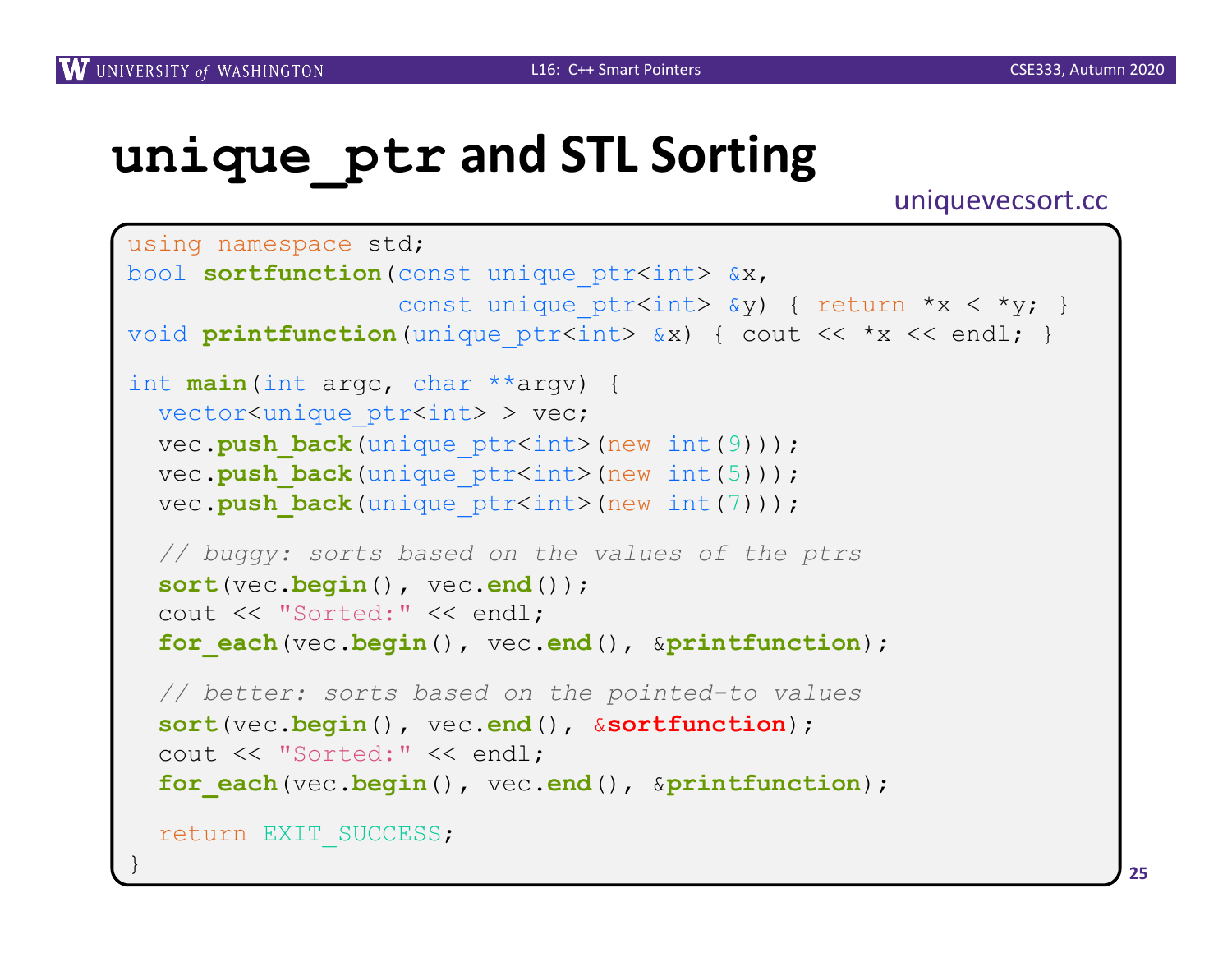# **unique\_ptr, "<", and maps**

- \* Similarly, you can use unique ptrs as keys in a map
	- Reminder: a  $map$  internally stores keys in sorted order
		- Iterating through the  $map$  iterates through the keys in order
	- By default, " $\lt'$ " is used to enforce ordering
		- You must specify a comparator when *constructing* the map to get a meaningful sorted order using " $\lt"$ " of unique ptrs
- $\div$  Compare (the 3<sup>rd</sup> template) parameter:
	- "A binary predicate that takes two element *keys* as arguments and returns a  $\text{bool}$ . This can be a <u>function pointer</u> or a <u>function</u> object."
		- bool **fptr**(T1& lhs, T1& rhs); OR member function bool operator() (const T1& lhs, const T1& rhs);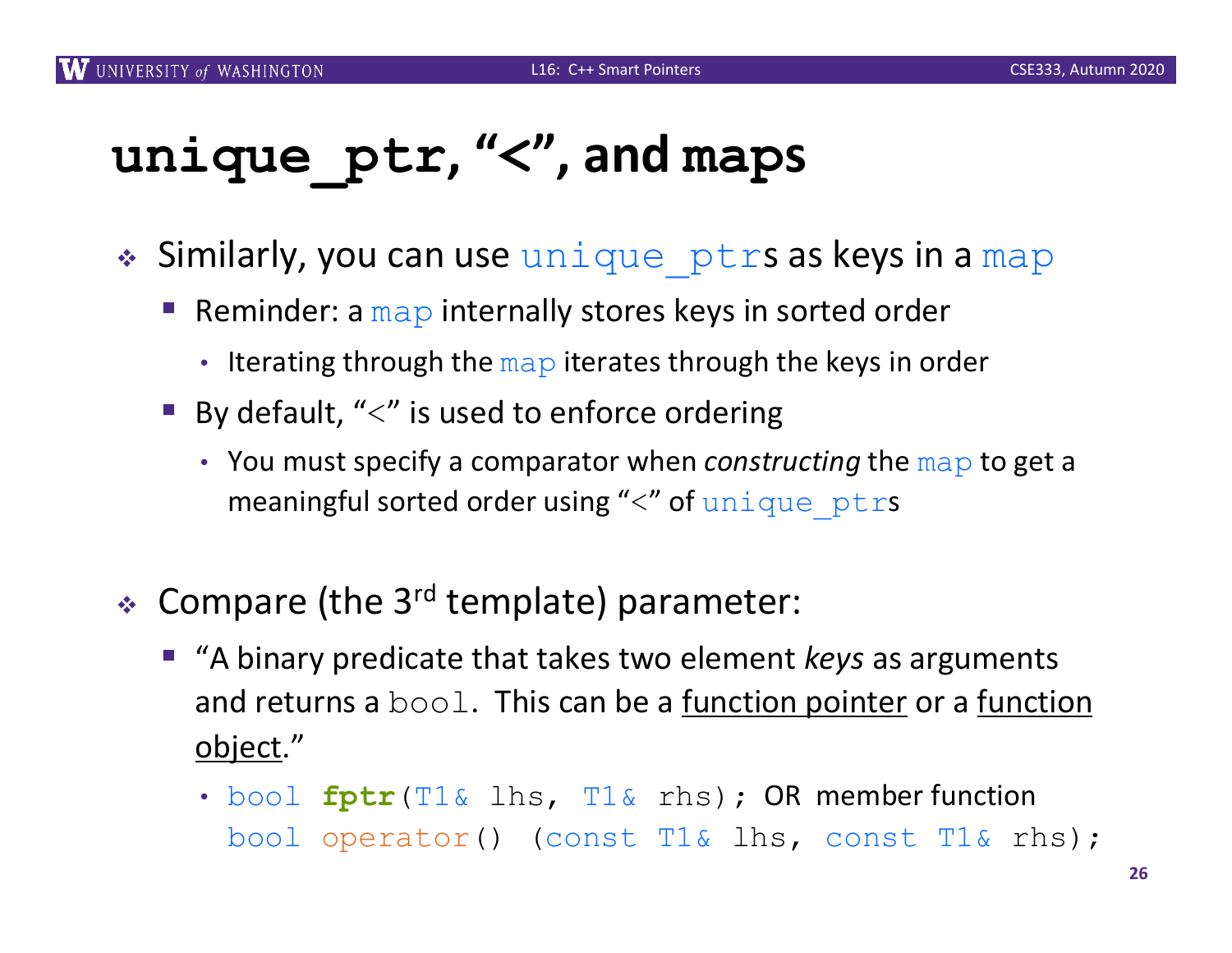#### **unique\_ptr and map Example**

uniquemap.cc

```
struct MapComp {
 bool operator()(const unique ptr<int> &lhs,
       const unique ptr<int> &rhs) const { return *lhs < *rhs; }
};
int main(int argc, char **argv) {
 map<unique_ptr<int>, int, MapComp> a_map; // Create the map
 unique_ptr<int> a(new int(5)); // unique_ptr for key
 unique ptr<int> b(new int(9));
 unique ptr<int> c(new int(7));
 a_map[std::move(a)] = 25; // move semantics to get ownership
  a map[std::move(b)] = 81; // of unique ptrs into the map.
 a map[std::move(c)] = 49; // a, b, c hold NULL after this.
 map<unique ptr<int>,int>::iterator it;
 for (it = a map.begin(); it != a map.end(); it++) {
    std::cout << "key: " << *(it->first);
   std::cout << " value: " << it->second << std::endl;
  }
 return EXIT_SUCCESS;
}
```
**27**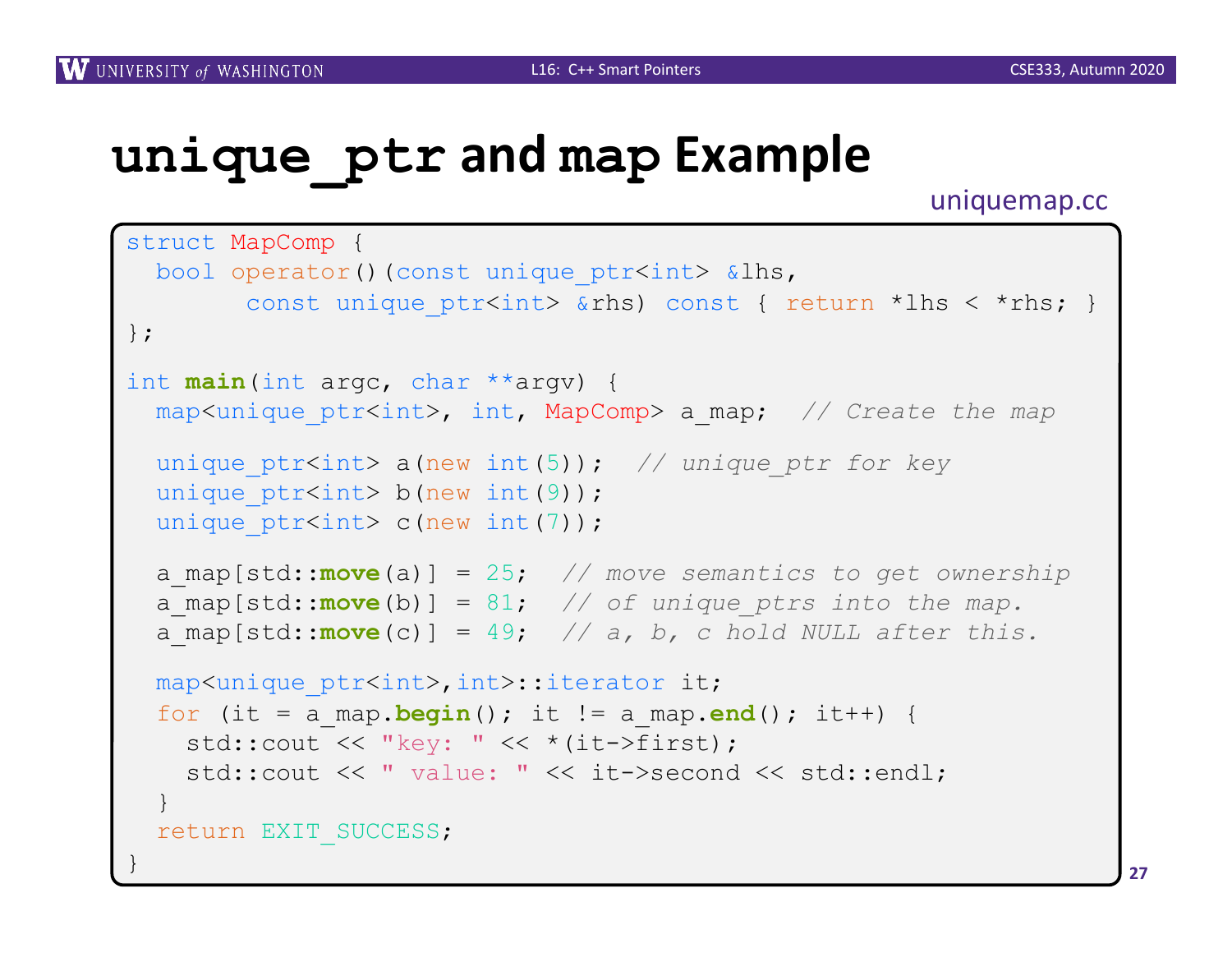# **unique\_ptr and Arrays**

- $\cdot$  unique ptr can store arrays as well
	- Will call delete [] on destruction

unique5.cc

```
#include <memory> // for std::unique_ptr
#include <cstdlib> // for EXIT_SUCCESS
using namespace std;
int main(int argc, char **argv) {
  unique ptr<int[]> x(new int[5]);
 x[0] = 1;x[2] = 2;return EXIT_SUCCESS;
}
```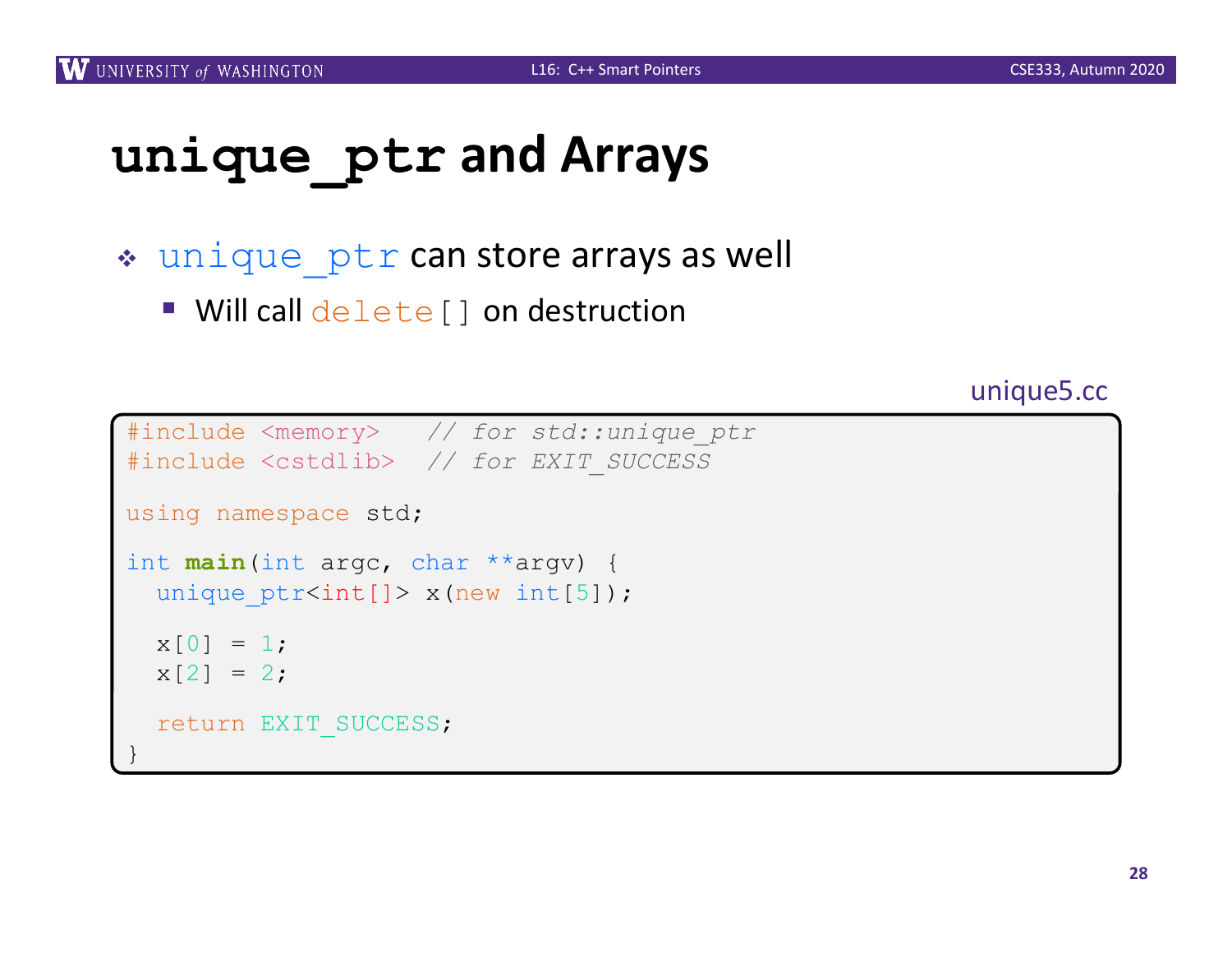#### **std::shared\_ptr**

- \* shared ptr is similar to unique ptr but we allow shared objects to have multiple owners
	- The copy/assign operators are not disabled and *increment* or *decrement* reference counts as needed
		- After a copy/assign, the two shared ptr objects point to the same pointed-to object and the (shared) reference count is 2
	- **When a** shared  $ptr$  is destroyed, the reference count is *decremented*
		- When the reference count hits  $0$ , we delete the pointed-to object!
	- Allows us to create complex linked structures (double-linked lists, graphs, etc.) at the cost of maintaining reference counts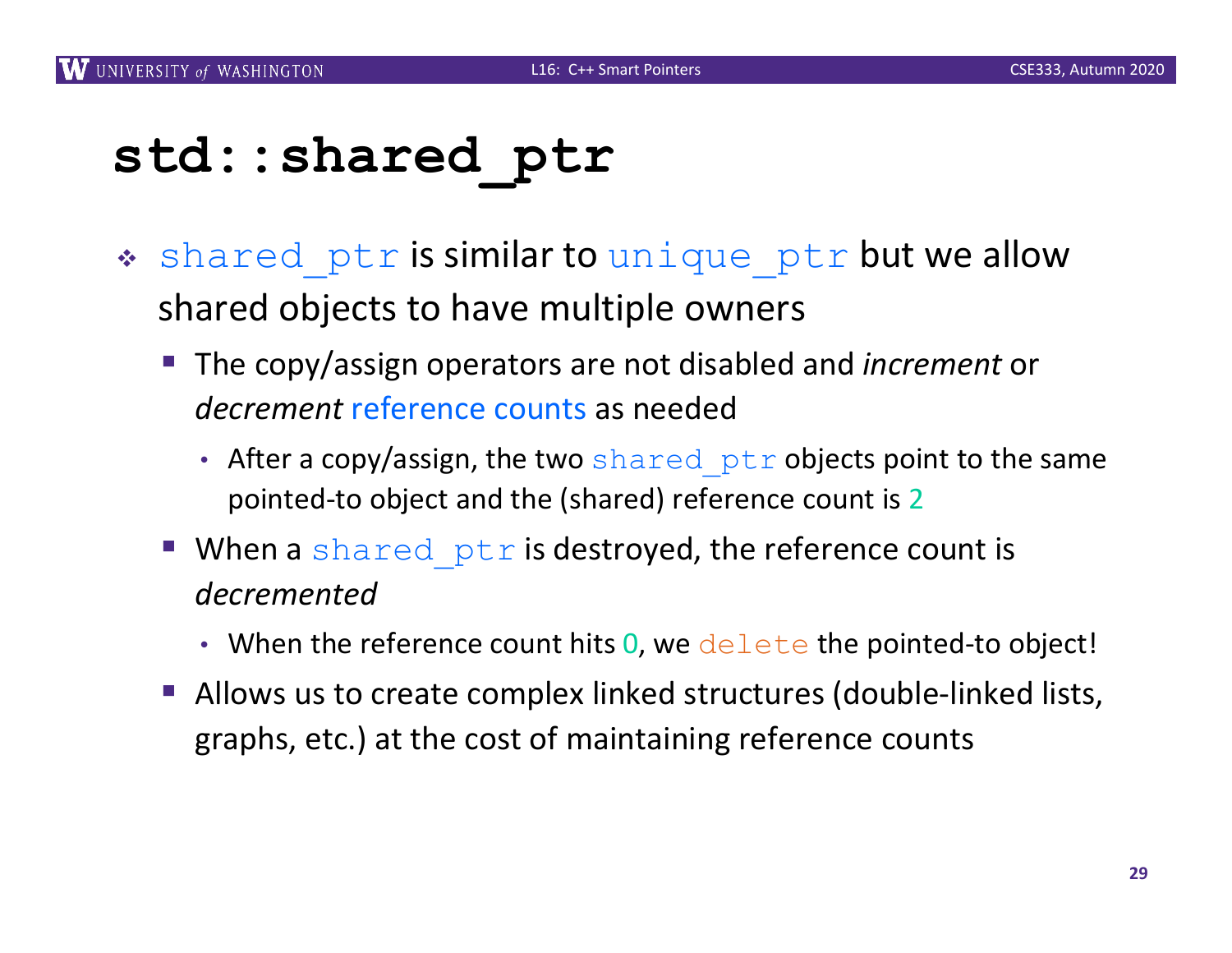## **What is Reference Counting?**

- **↓** Idea: associate a *reference count* with each object
	- Reference count holds number of references (pointers) to the object
	- Adjusted whenever pointers are changed:
		- Increase by 1 each time we have a new pointer to an object
		- Decrease by 1 each time a pointer to an object is removed
	- When reference counter decreased to 0, no more pointers to the object, so delete it (automatically)
- ↓ Used by C++ shared\_ptr, not used in general for C++ memory management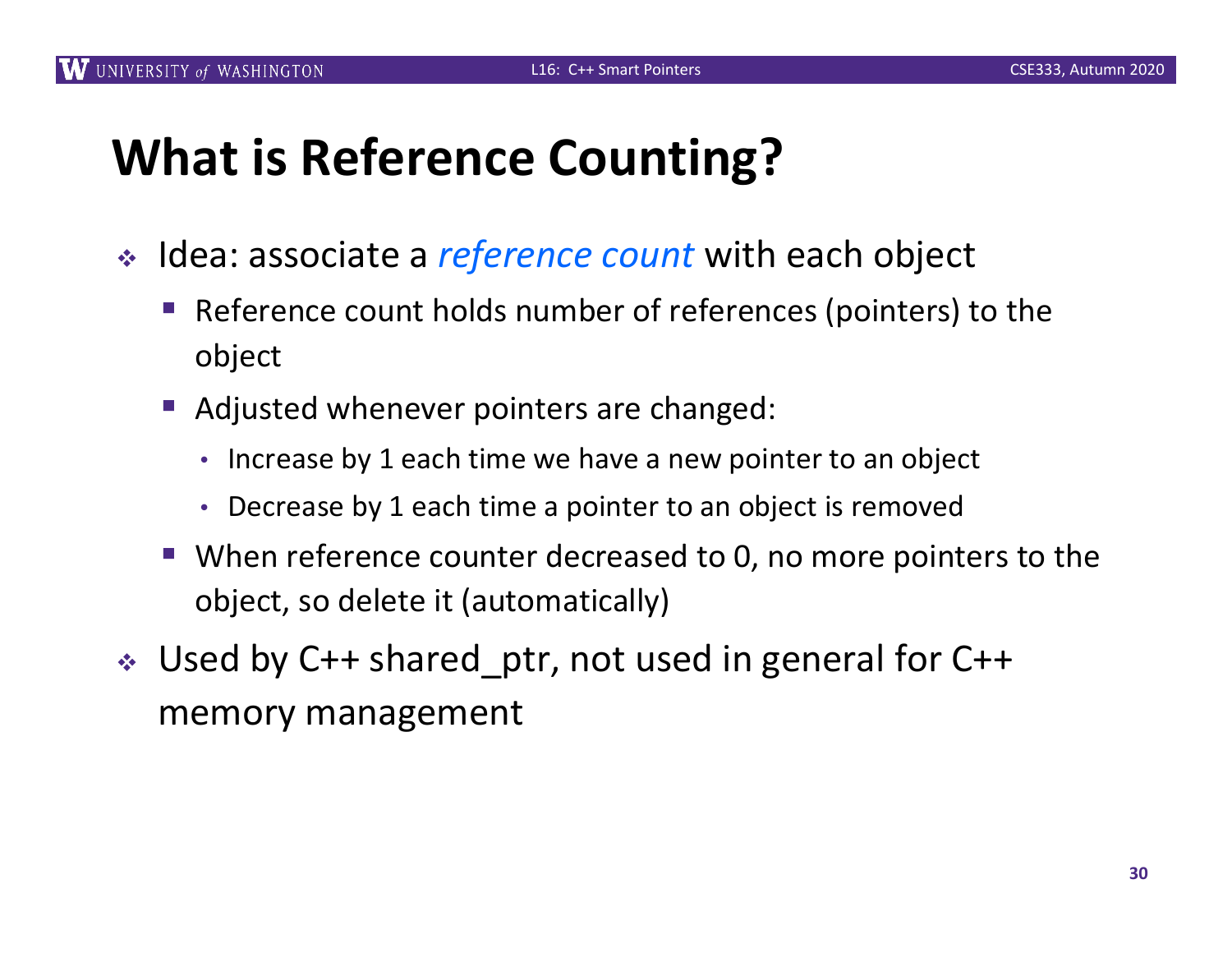#### **Reference Counting**

- $\div$  Suppose for the moment that we have a new C++-like language that uses reference counting for heap data
- $\leftrightarrow$  As in C++, a struct is a type with public fields, so we can implement lists of integers using the following Node type

```
struct Node {
 int payload; // node payload
 Node * next; // next Node or nullptr
};
```
 $\cdot$  The reference counts are handled behind the scenes by the memory manager code – they are not accessible to the programmer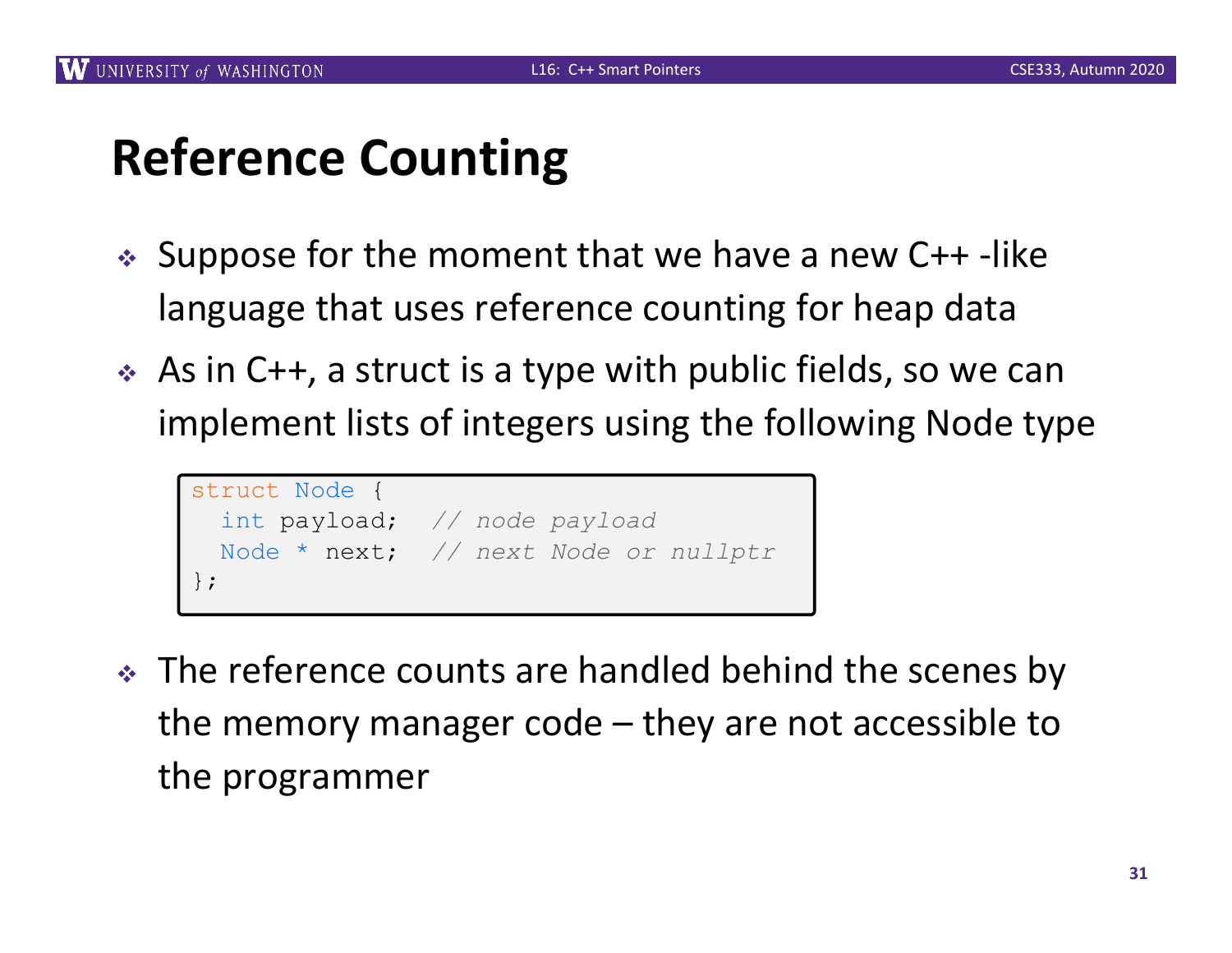

```
Node * p = new Node();
Node * q = new Node();
Node * r = p;
q->next = new Node();
p = nullptr;
r = nullptr;
q = nullptr;
```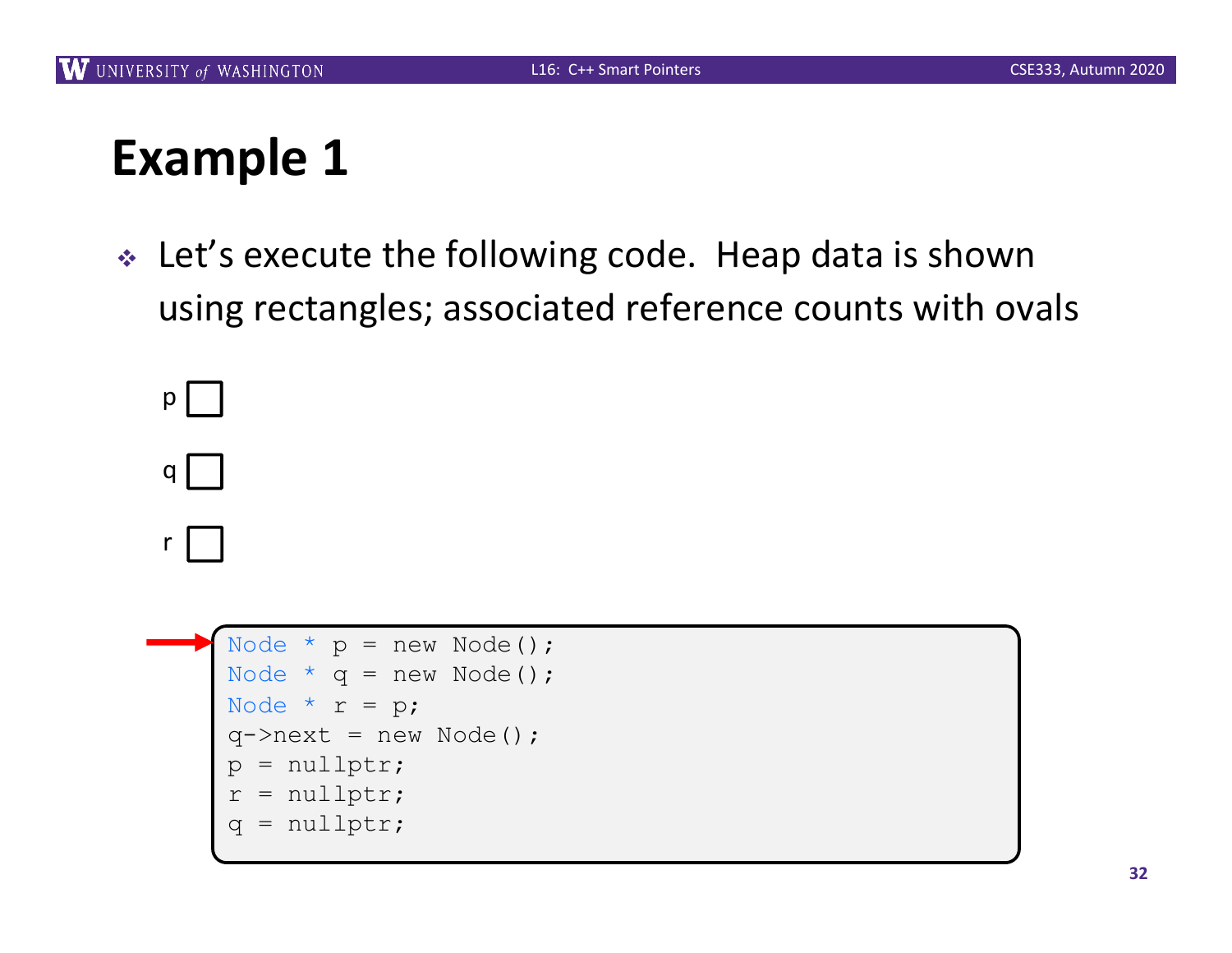

```
Node * p = new Node();
Node * q = new Node();
Node * r = p;
q->next = new Node();
p = nullptr;
r = nullptr;q = nullptr;
```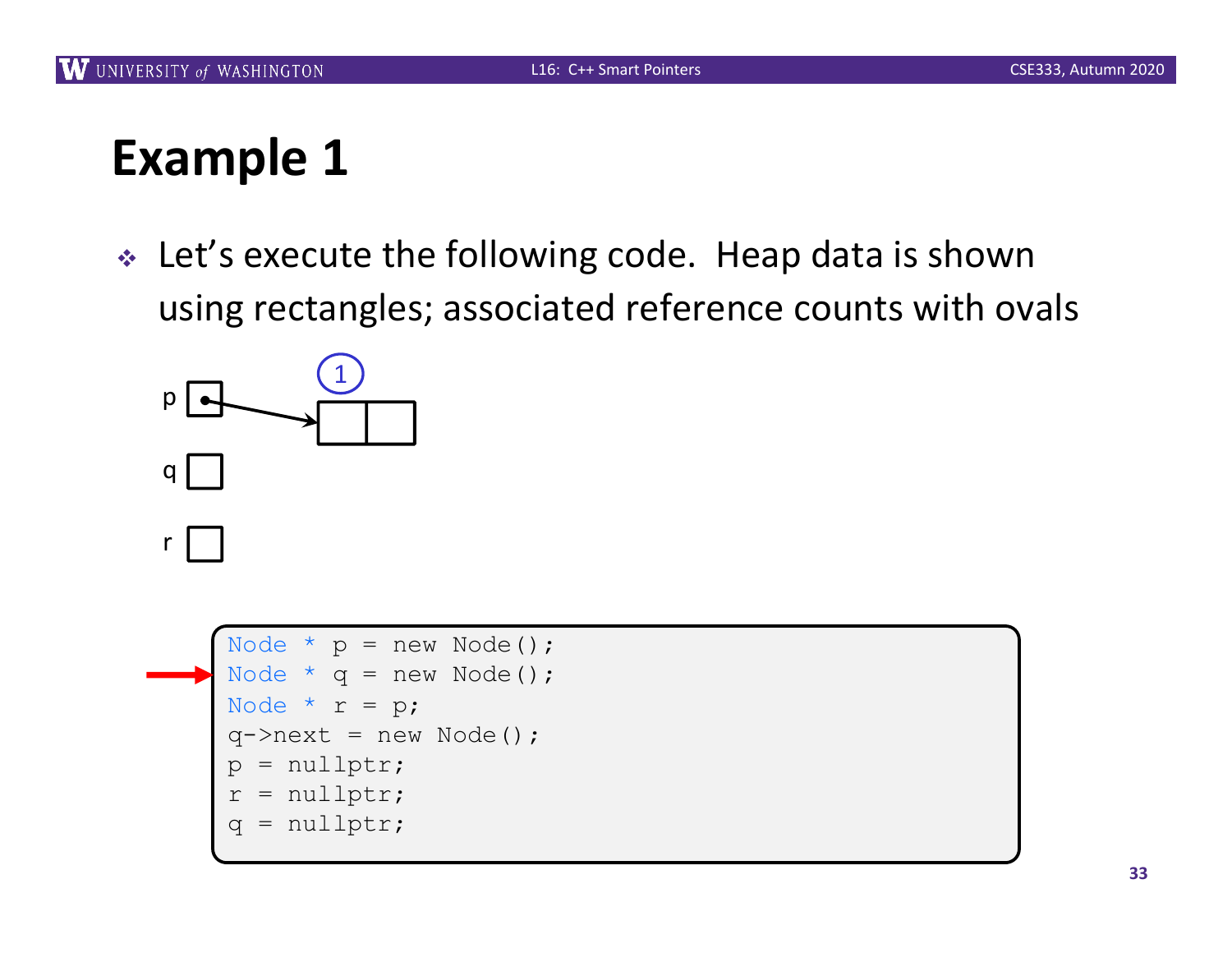

```
Node * p = new Node();
Node * q = new Node();
Node * r = p;
q->next = new Node();
p = nullptr;
r = nullptr;q = nullptr;
```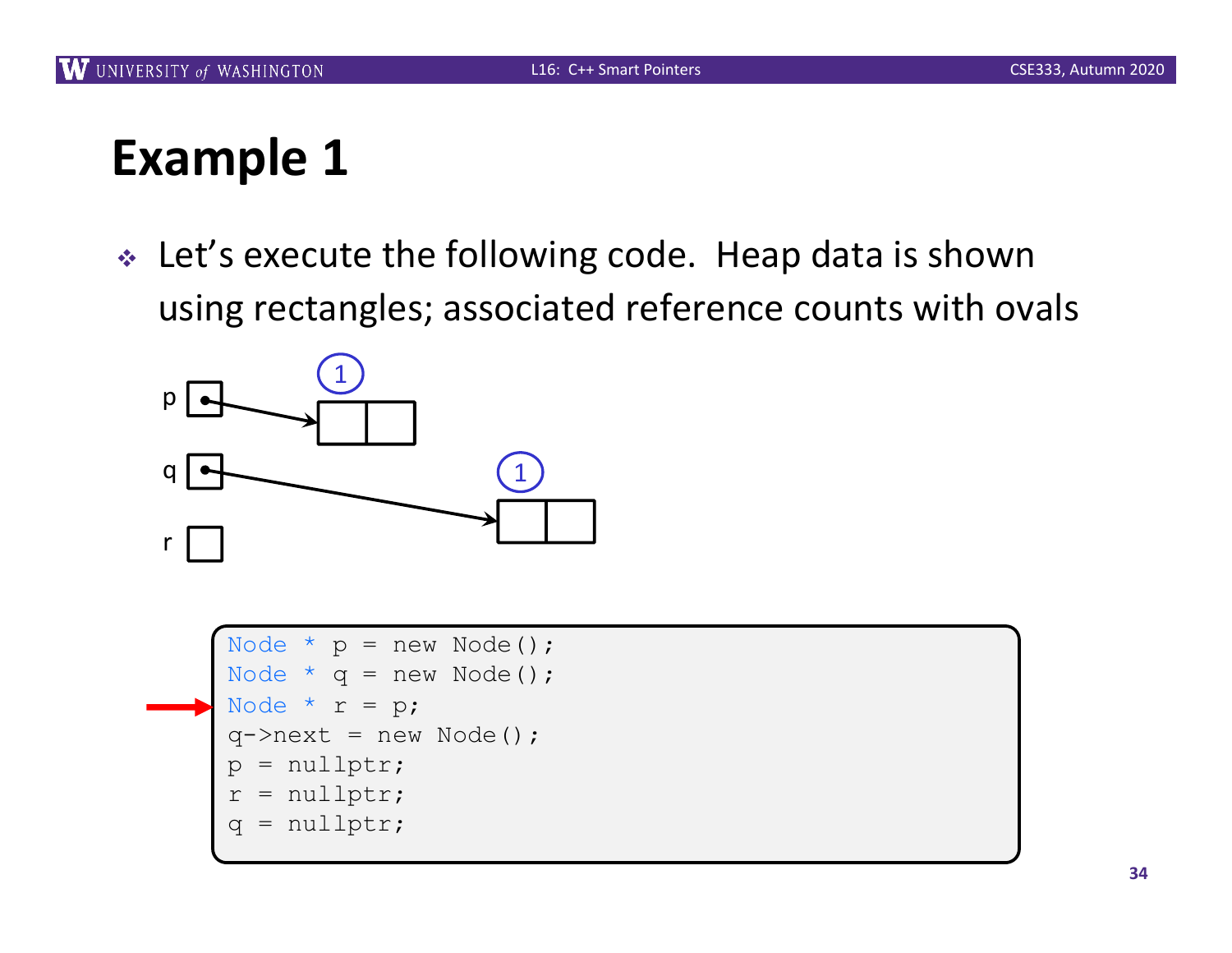

```
Node * p = new Node();
Node * q = new Node();
Node * r = p;
q->next = new Node();
p = nullptr;
r = nullptr;q = nullptr;
```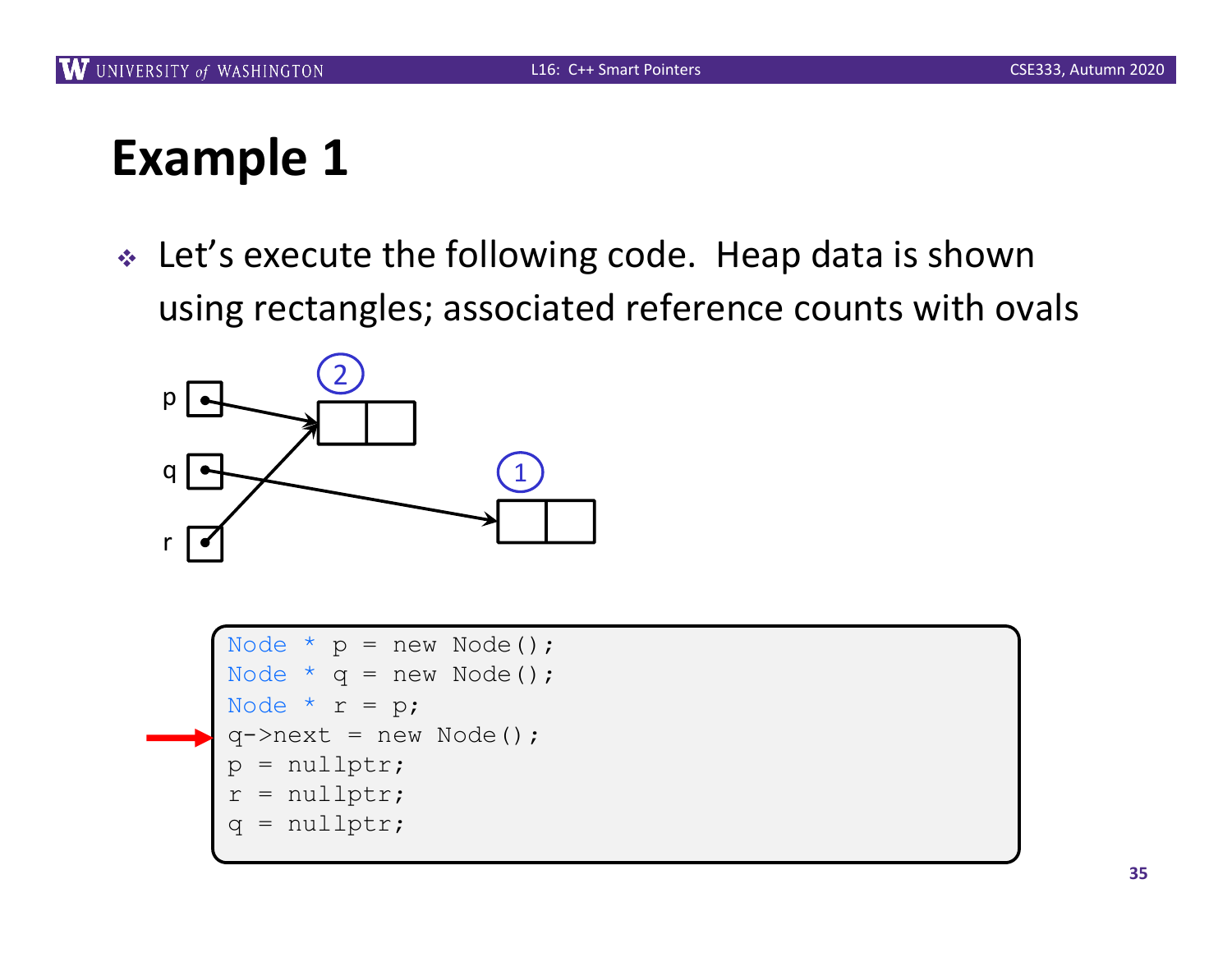

```
Node * p = new Node();
Node * q = new Node();
Node * r = p;
q->next = new Node();
p = nullptr;
r = nullptr;
q = nullptr;
```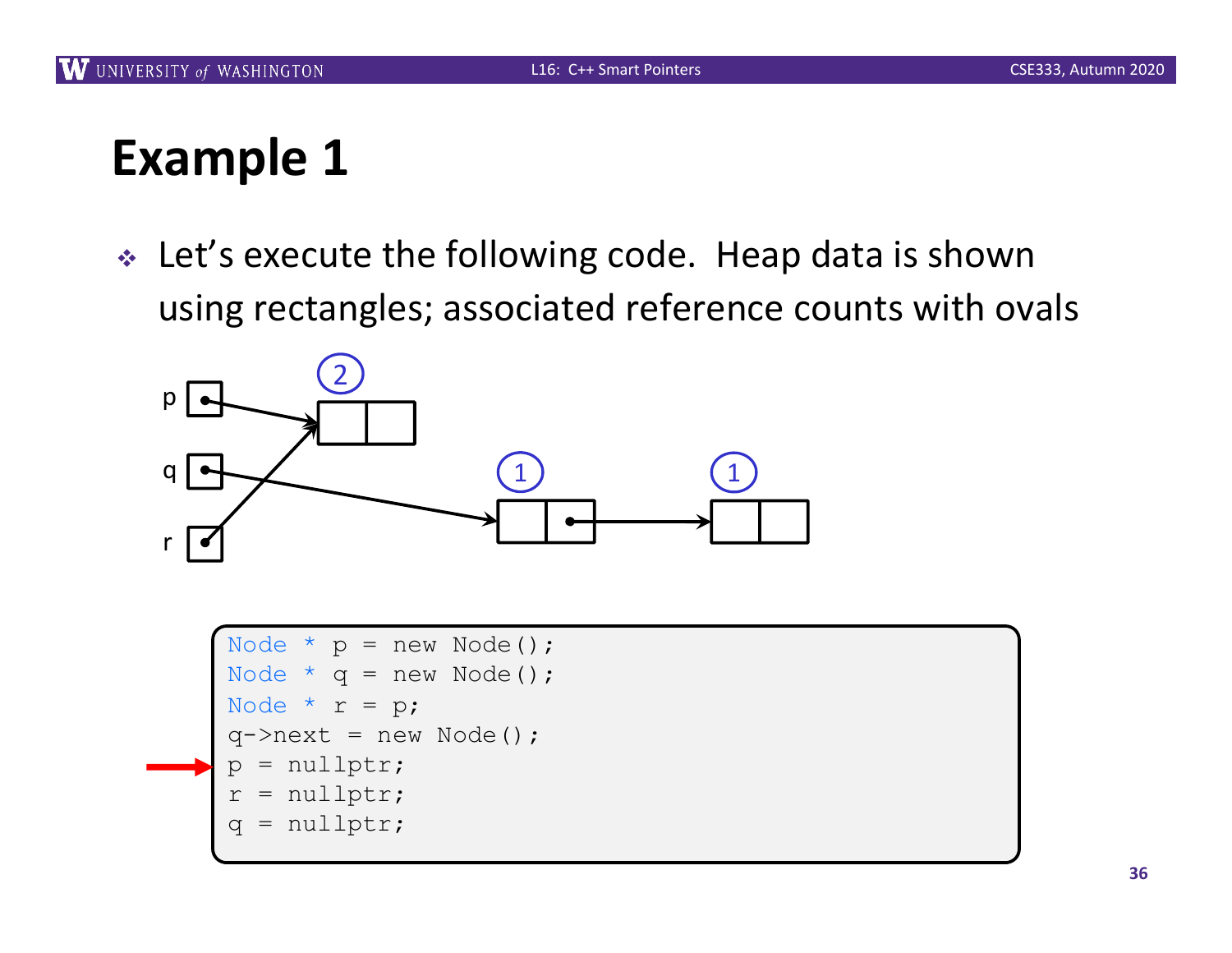

```
Node * p = new Node();
Node * q = new Node();
Node * r = p;
q->next = new Node();
p = nullptr;
r = nullptr;q = nullptr;
```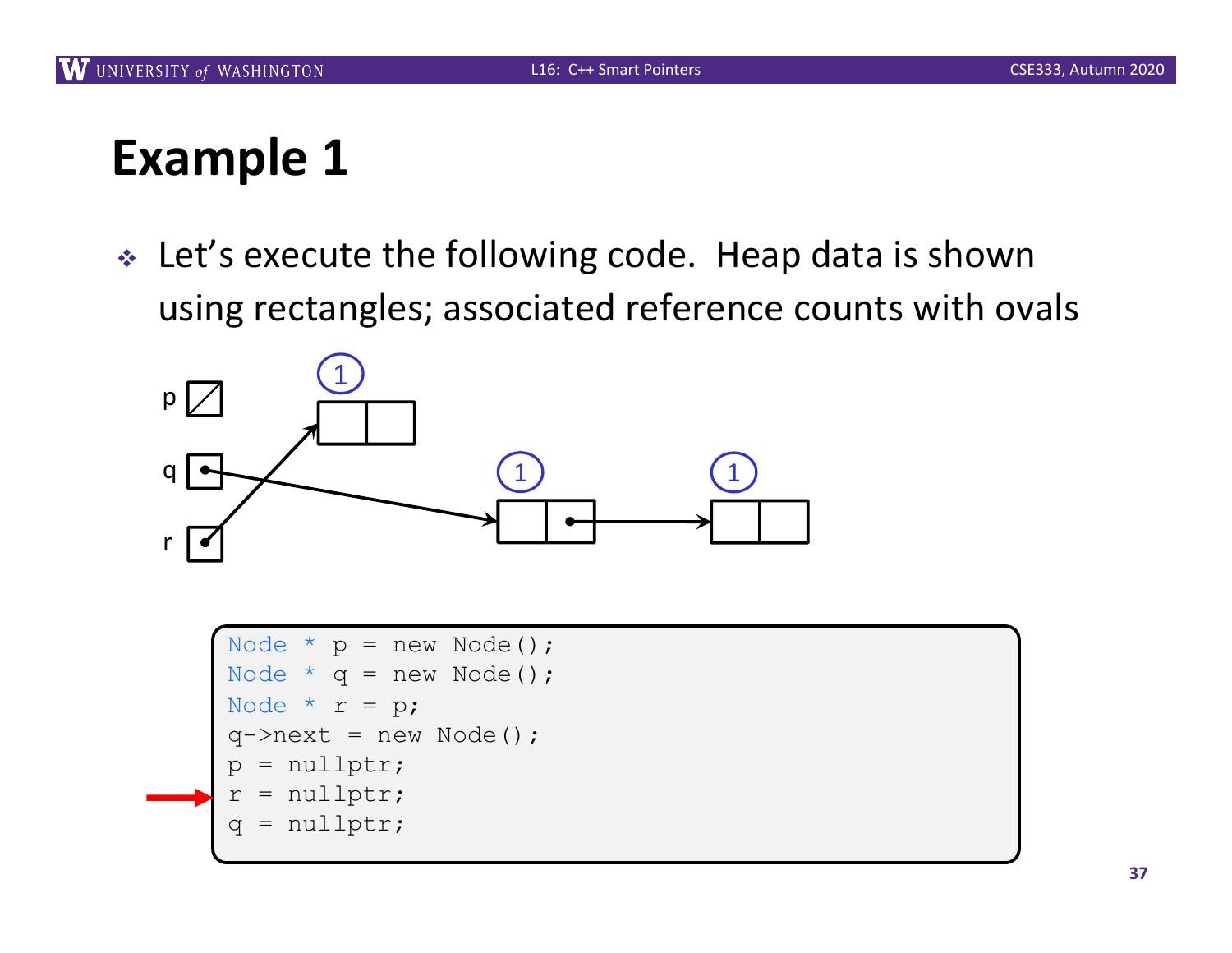

```
Node * p = new Node();
Node * q = new Node();
Node * r = p;q->next = new Node();
p = nullptr;
r = nullptr;q = nullptr;
```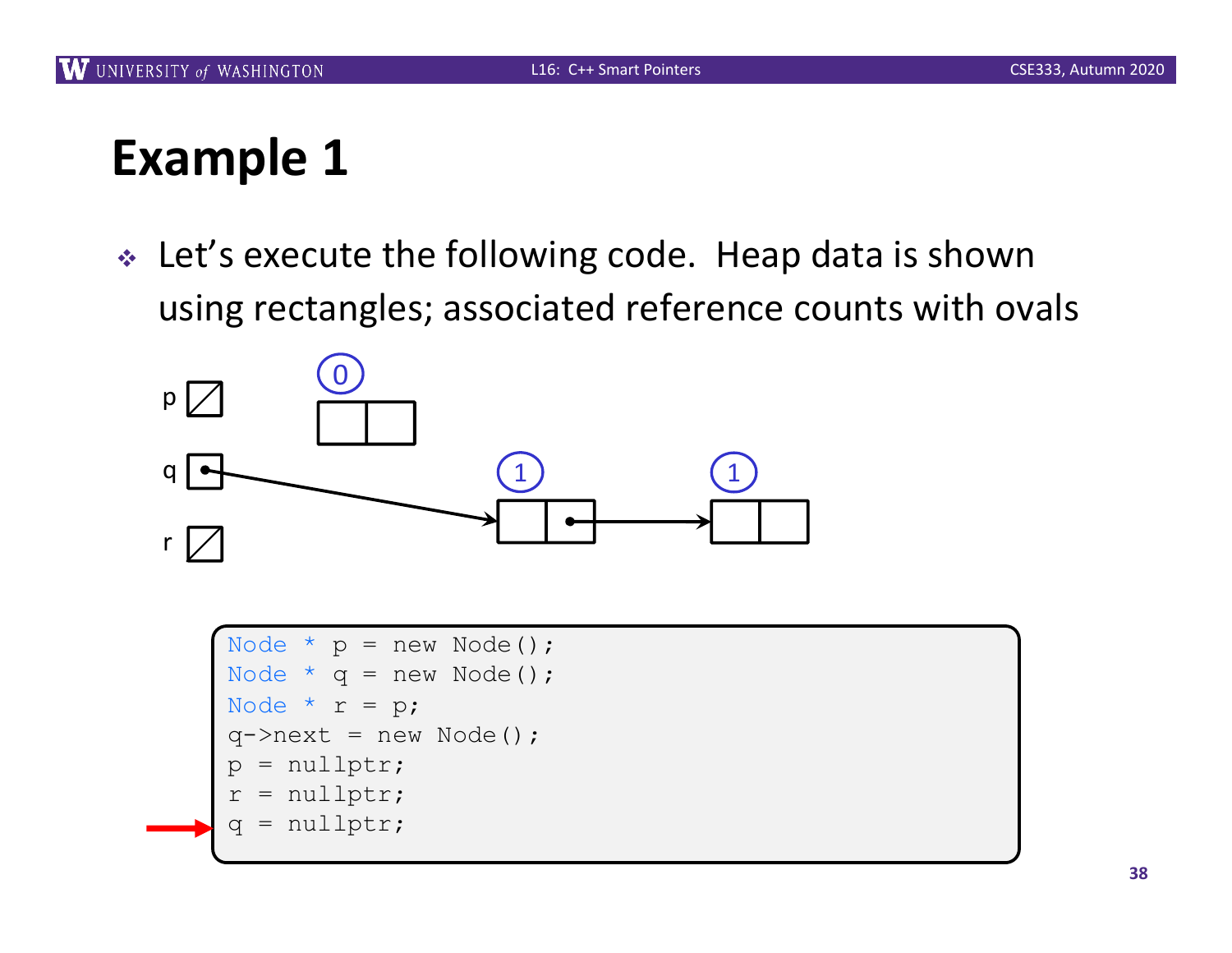

```
Node * p = new Node();
Node * q = new Node();
Node * r = p;
q->next = new Node();
p = nullptr;
r = nullptr;q = nullptr;
```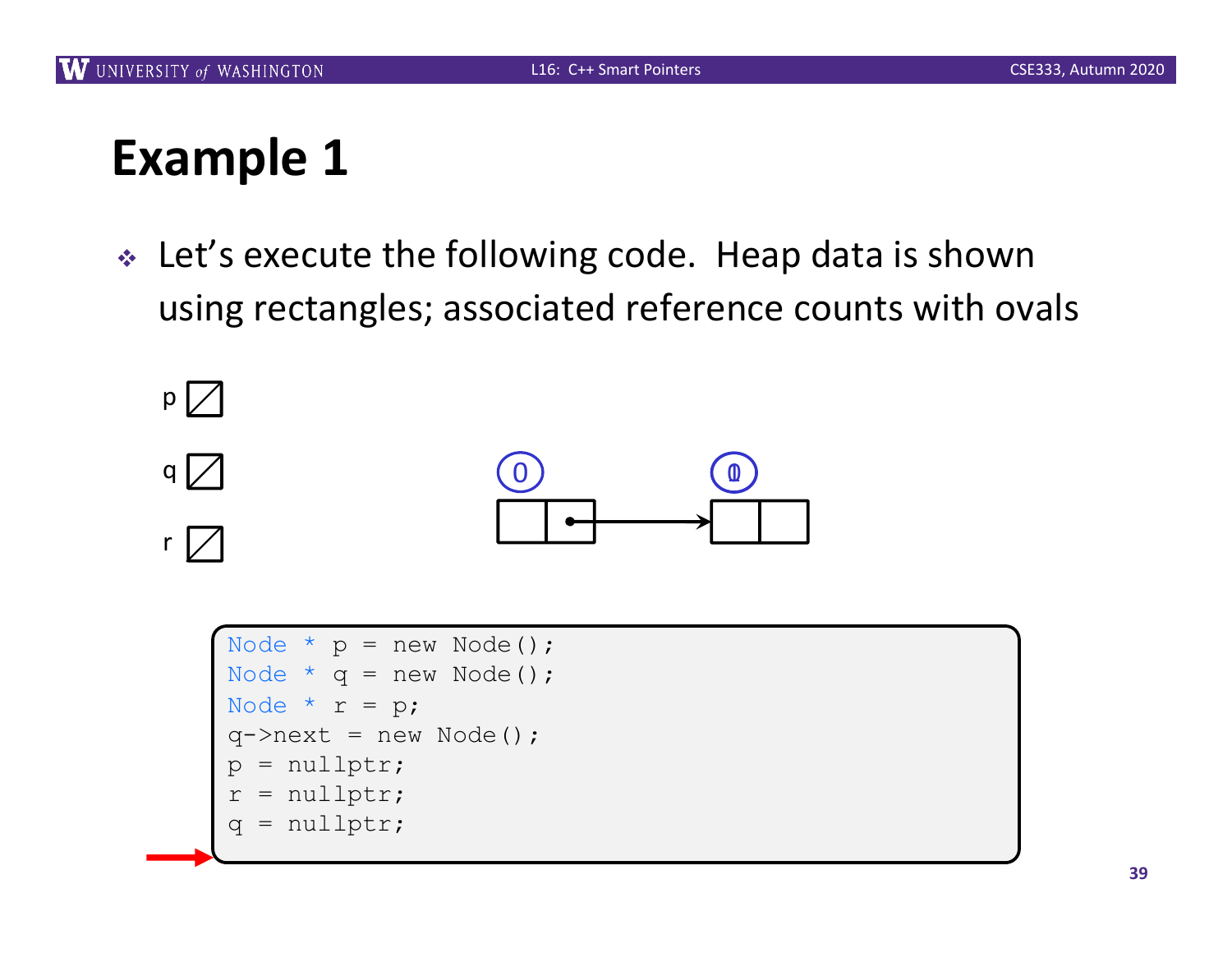◆ Similar to the previous code, but slightly different



r I

```
Node * q = new Node();
Node * r = new Node();
q->next = r;
r->next = q;
r = nullptr;
q = nullptr;
```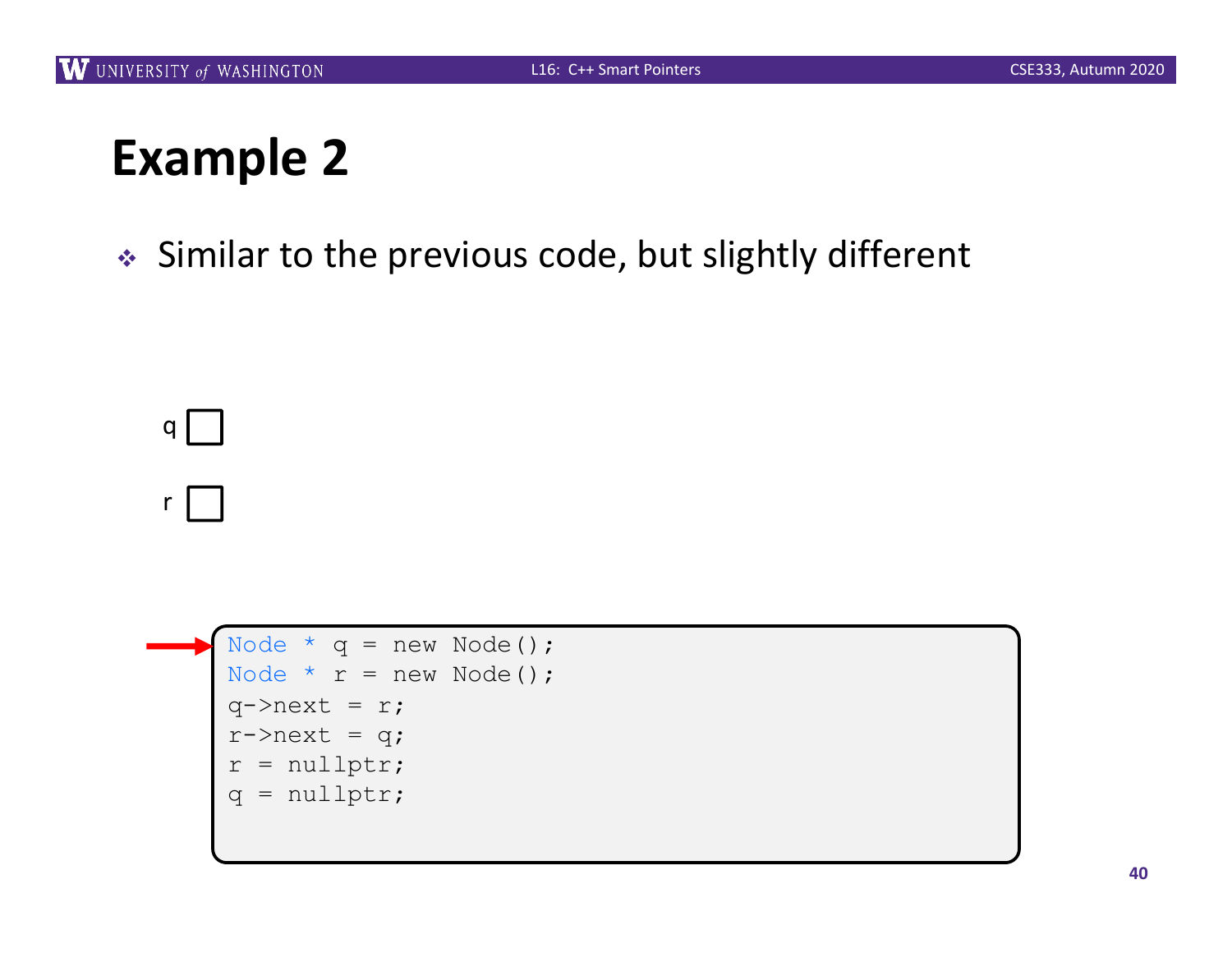

```
Node * q = new Node();
Node * r = new Node();
q->next = r;
r->next = q;
r = nullptr;
q = nullptr;
```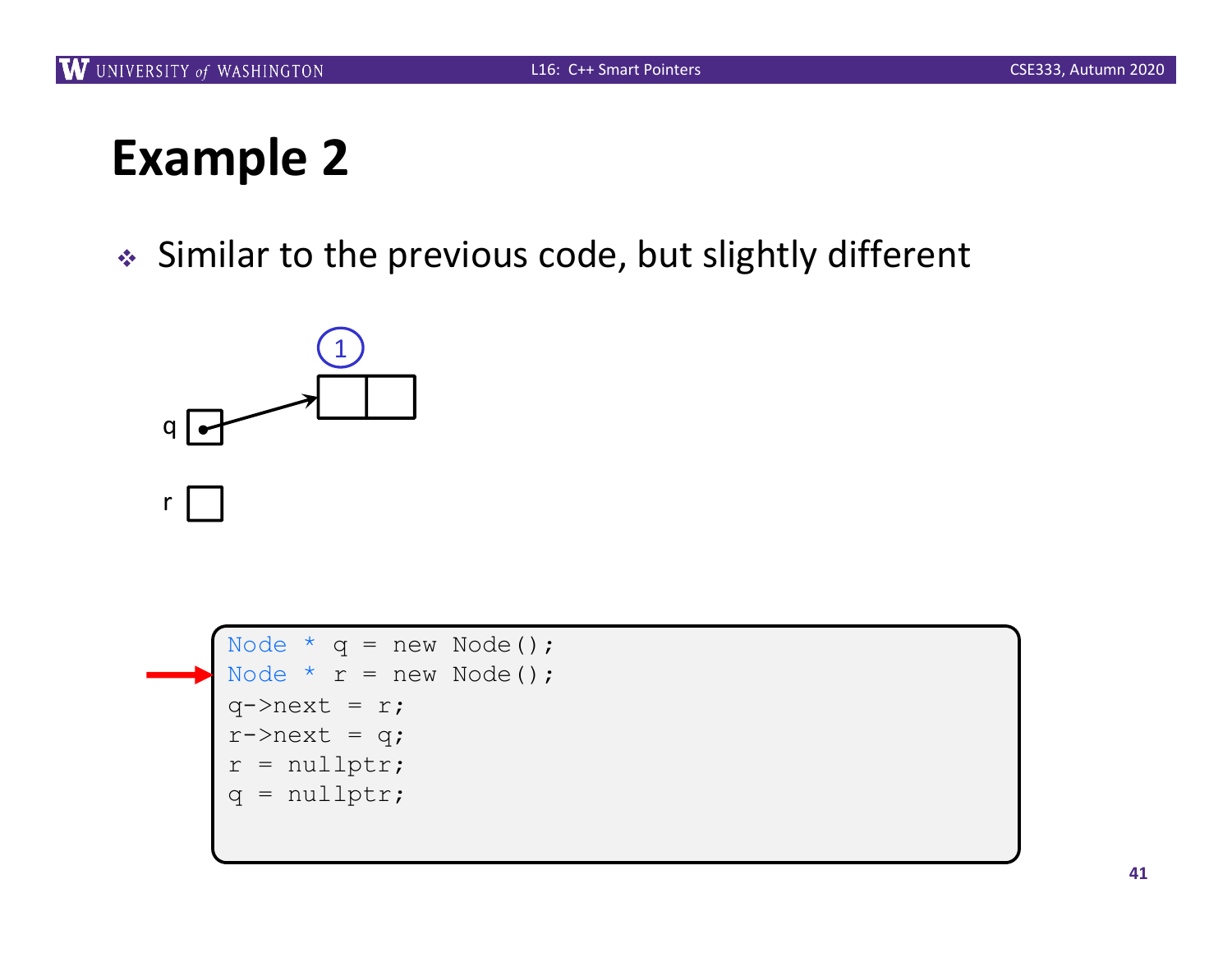

```
Node * q = new Node();
Node * r = new Node();
q->next = r;
r->next = q;
r = nullptr;
q = nullptr;
```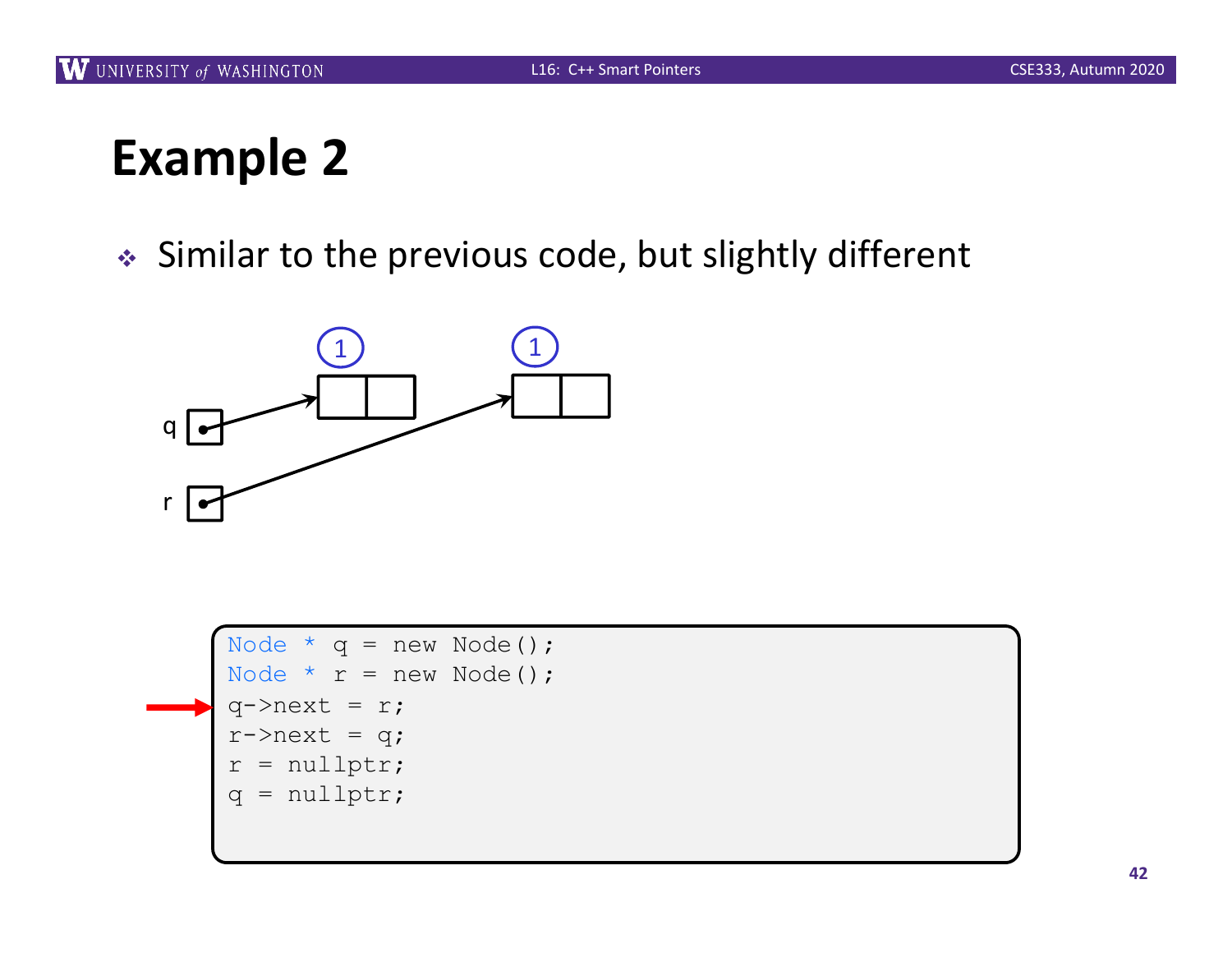

```
Node * q = new Node();
Node * r = new Node();
q->next = r;
r->next = q;
r = nullptr;q = nullptr;
```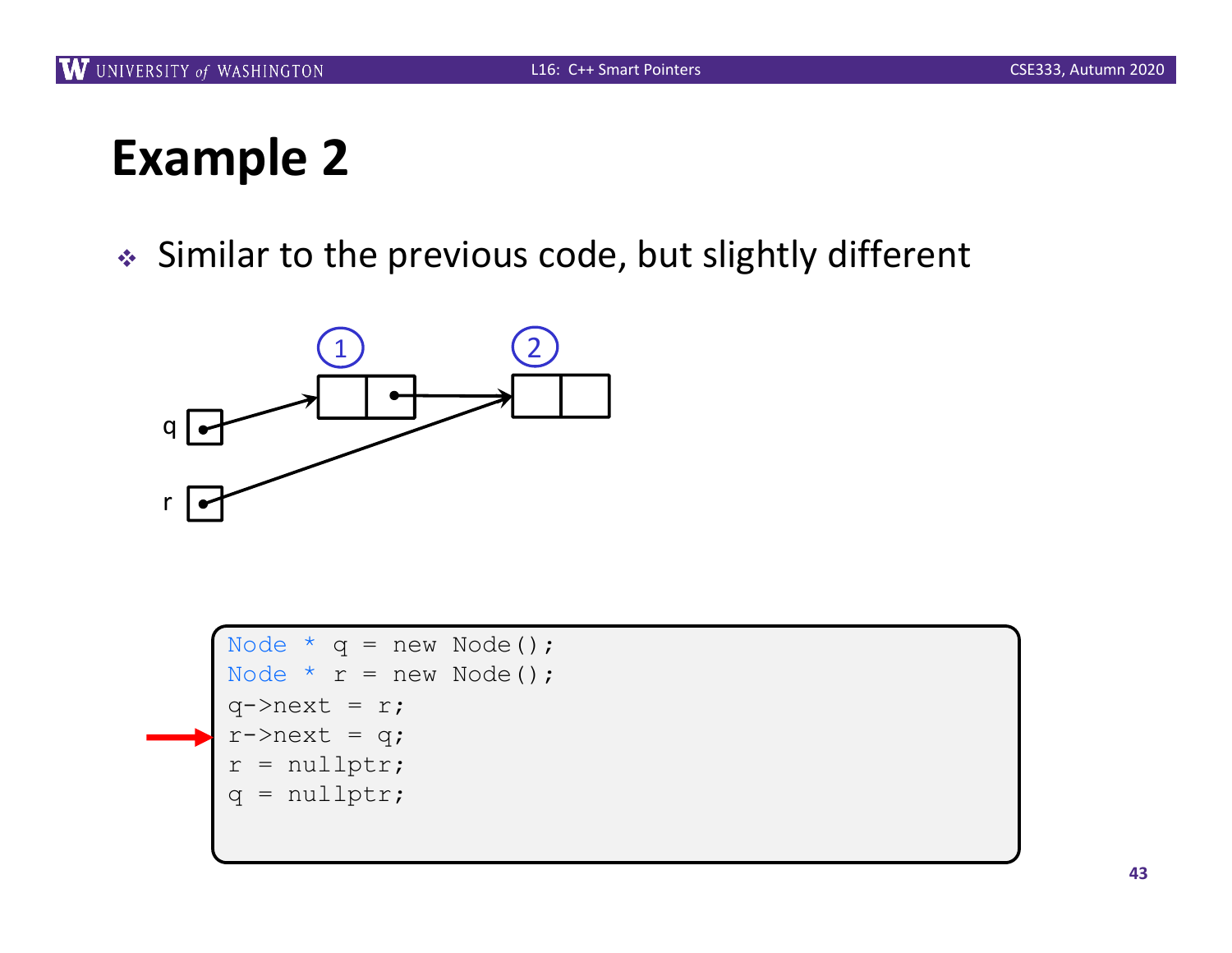

```
Node * q = new Node();
Node * r = new Node();
q->next = r;
r->next = q;
r = nullptr;q = nullptr;
```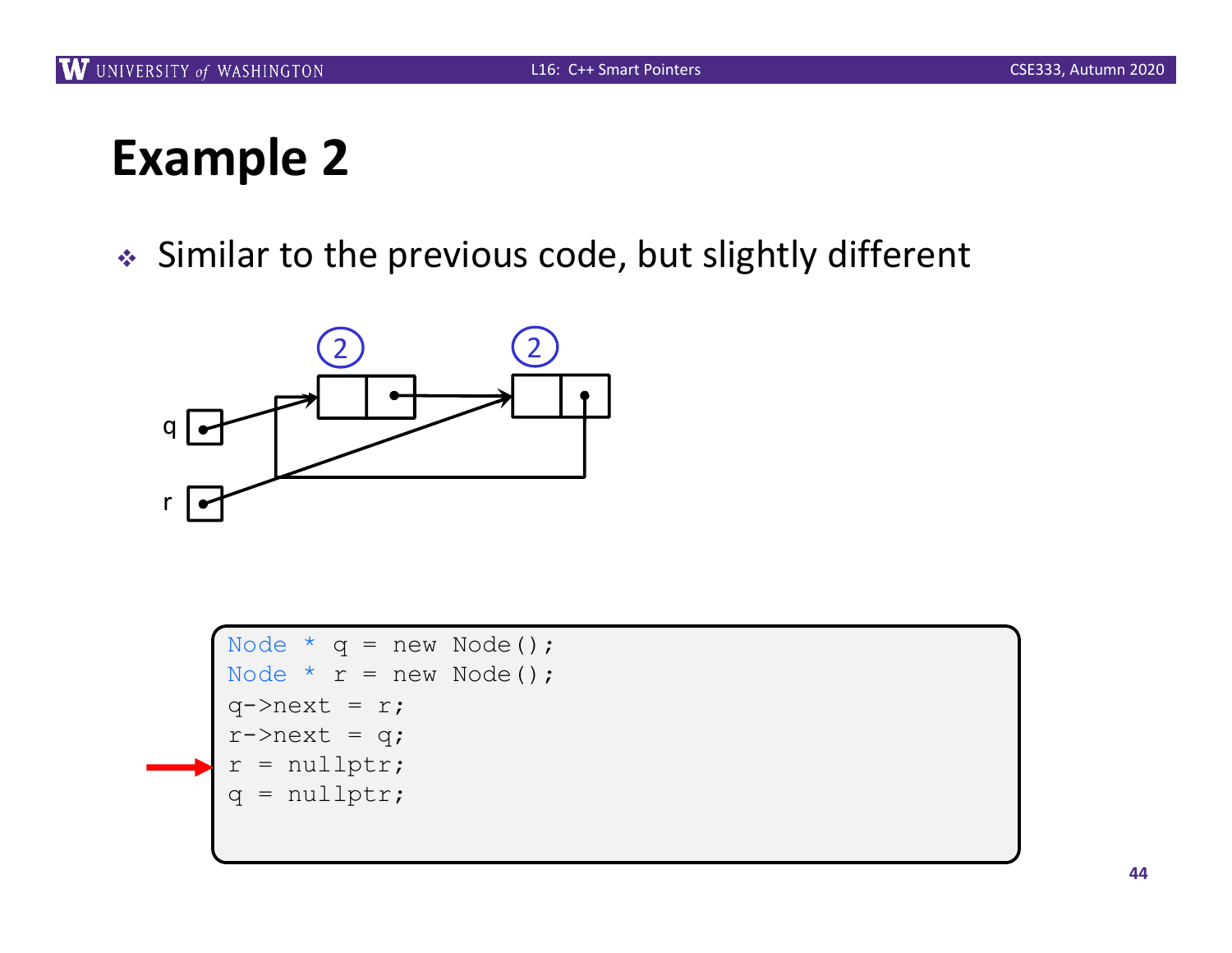

```
Node * q = new Node();
Node * r = new Node();
q->next = r;
r->next = q;
r = nullptr;
q = nullptr;
```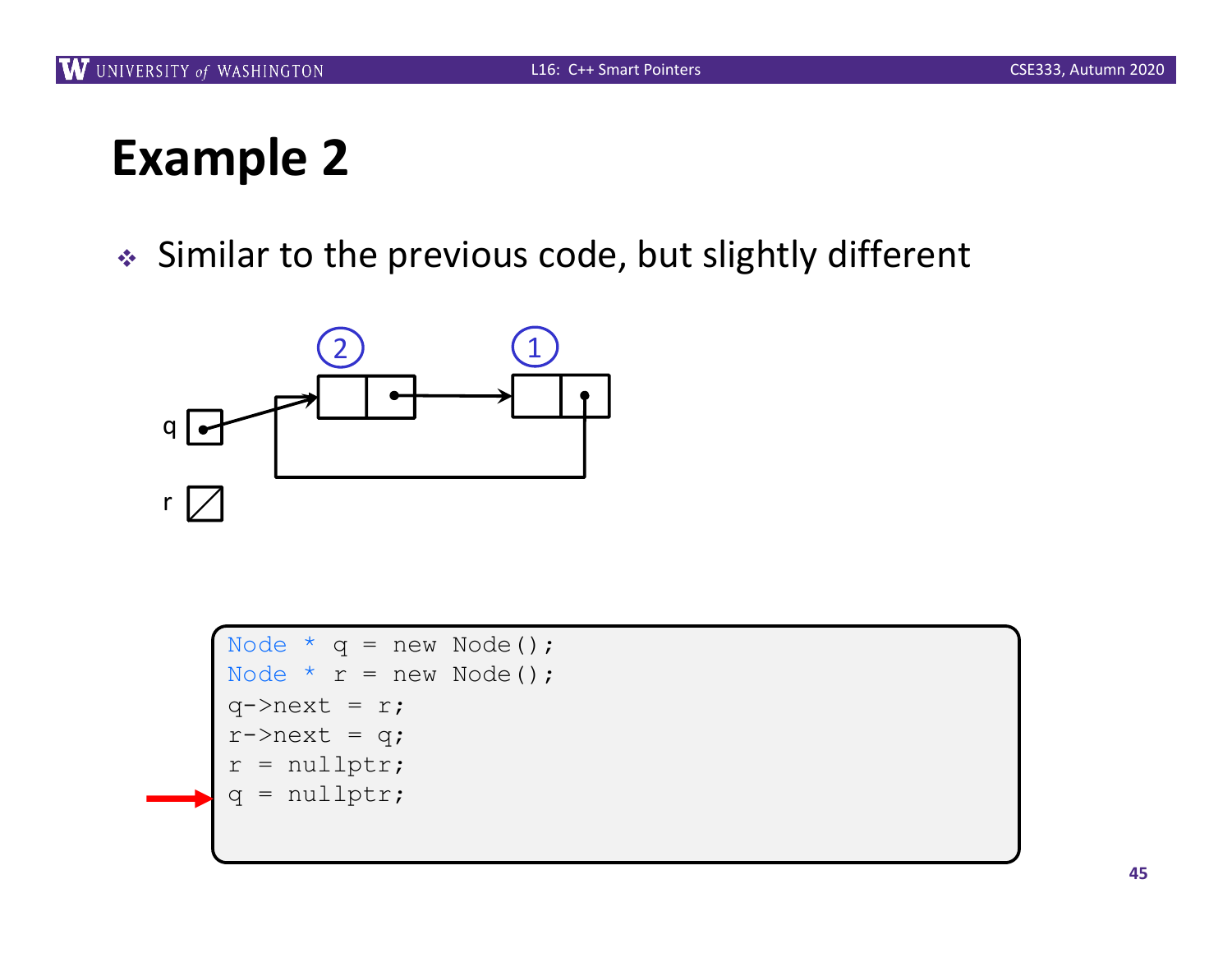

```
Node * q = new Node();
Node * r = new Node();
q->next = r;
r->next = q;
r = nullptr;
q = nullptr;
```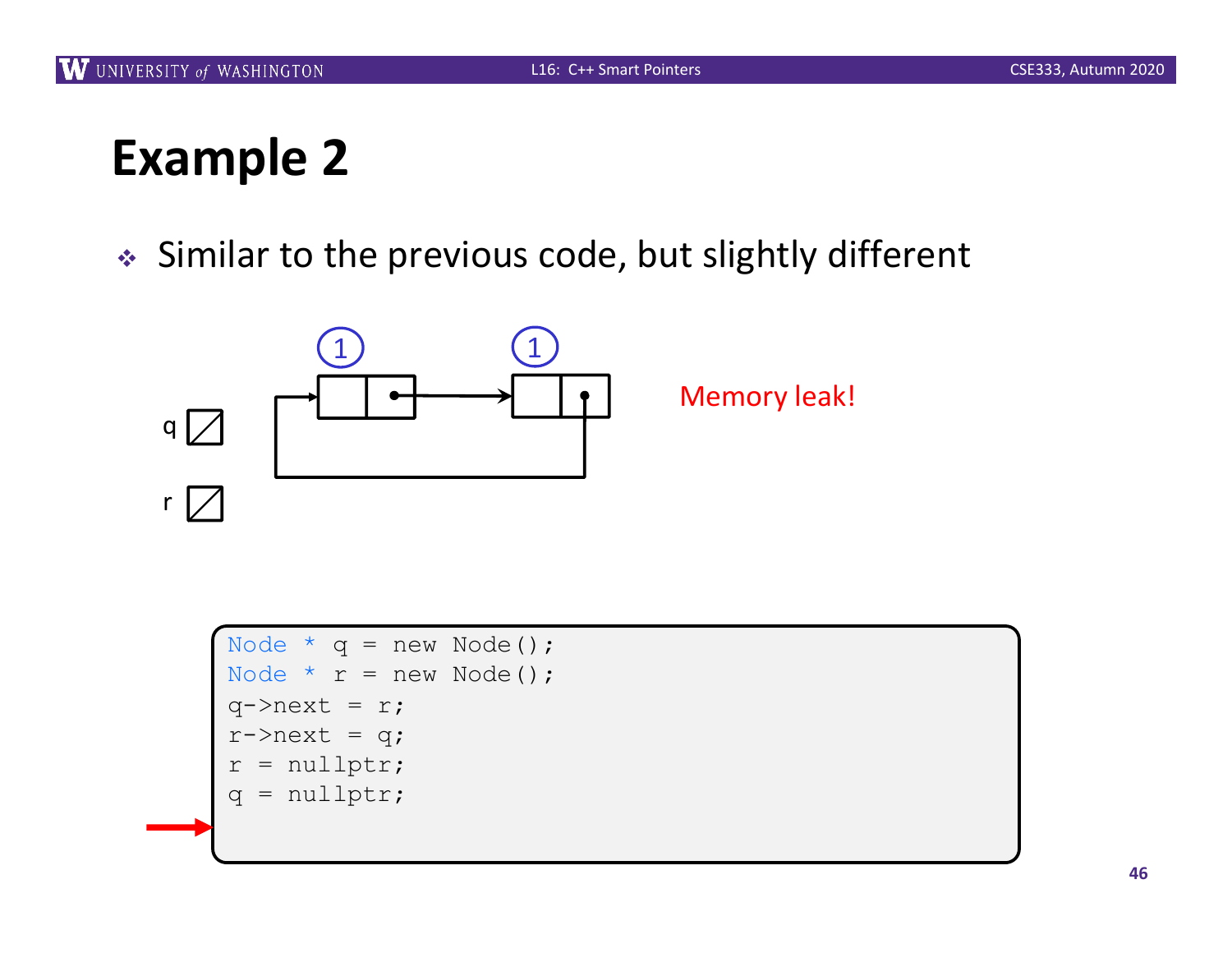#### **Review std::shared\_ptr**

- \* shared ptr is similar to unique ptr but we allow shared objects to have multiple owners
	- The copy/assign operators are not disabled and *increment* or *decrement* reference counts as needed
		- After a copy/assign, the two shared ptr objects point to the same pointed-to object and the (shared) reference count is 2
	- $\blacksquare$  When a shared ptr is destroyed, the reference count is *decremented*
		- When the reference count hits  $0$ , we delete the pointed-to object!
	- Allows us to create complex linked structures (double-linked lists, graphs, etc.) at the cost of maintaining reference counts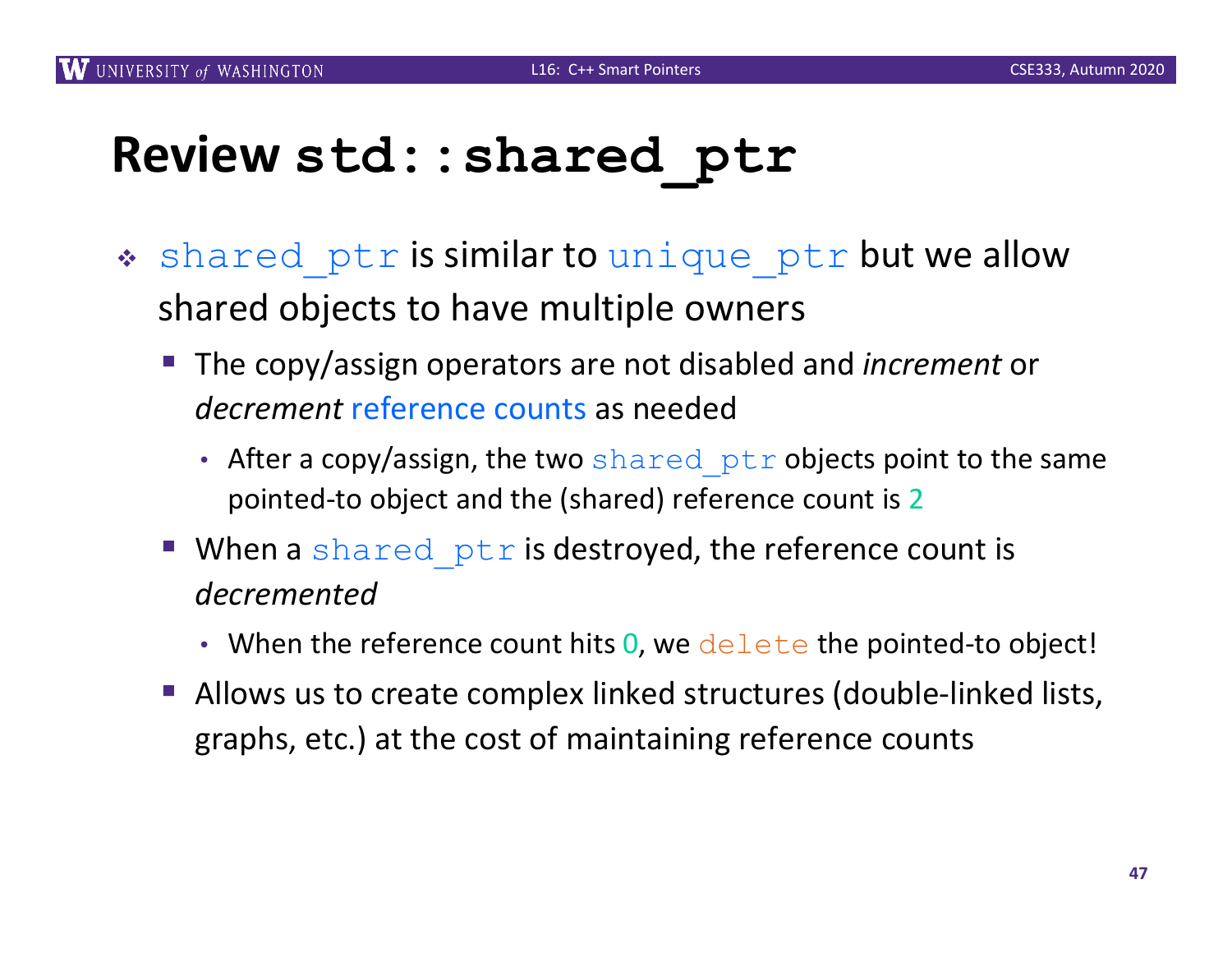#### **shared\_ptr Example**

#### sharedexample.cc

```
#include <cstdlib> // for EXIT_SUCCESS
#include <iostream> // for std::cout, std::endl
#include <memory> // for std::shared_ptr
int main(int argc, char **argv) {
 std::shared ptr<int> x(new int(10)); // ref count: 1
 // temporary inner scope with local y (!)
 { 
   std::shared ptr<int> y = x; // ref count: 2std:: cout << *v << std:: endl;
 } // exit scope, y deleted
 std::cout << *x << std::endl; // ref count: 1
 return EXIT_SUCCESS;
                                    } // ref count: 0
```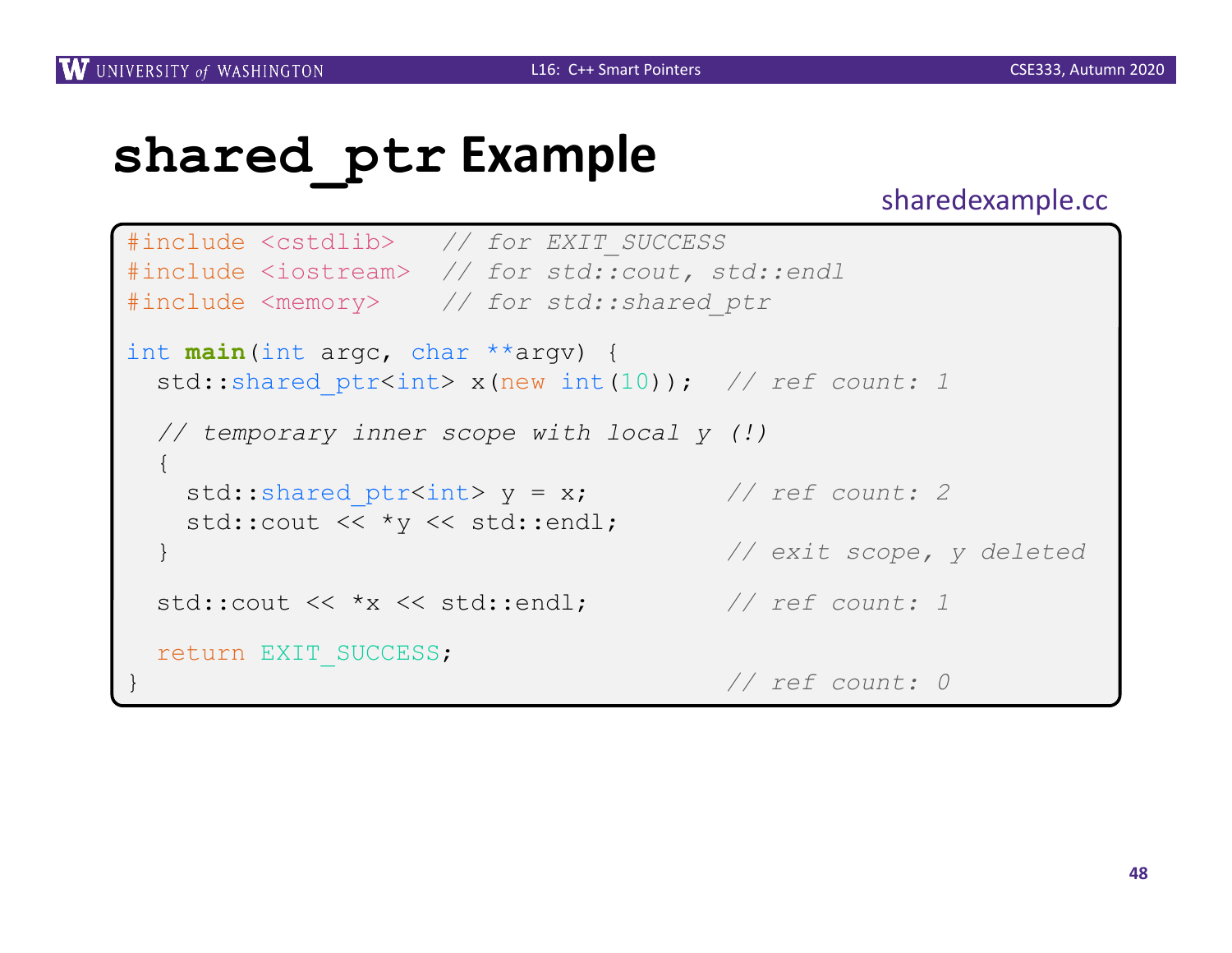# **shared\_ptrs and STL Containers**

- $\triangleleft$  Even simpler than unique ptrs
	- Safe to store shared ptrs in containers, since copy & assign maintain a shared reference count

sharedvec.cc

```
vector<std::shared ptr<int> > vec;
vec.push back(std::shared ptr<int>(new int(9)));
vec.push back(std::shared ptr<int>(new int(5)));
vec.push back(std::shared ptr<int>(new int(7)));
int \&z = \text{*vec}[1];std::cout << "z is: " << z << std::endl;
std::shared_ptr<int> copied = vec[1]; // works!
std::cout << "*copied: " << *copied << std::endl;
std::shared_ptr<int> moved = std::move(vec[1]); // works!
std::cout << "*moved: " << *moved << std::endl;
std::cout << "vec[1].get(): " << vec[1].get() << std::endl;
```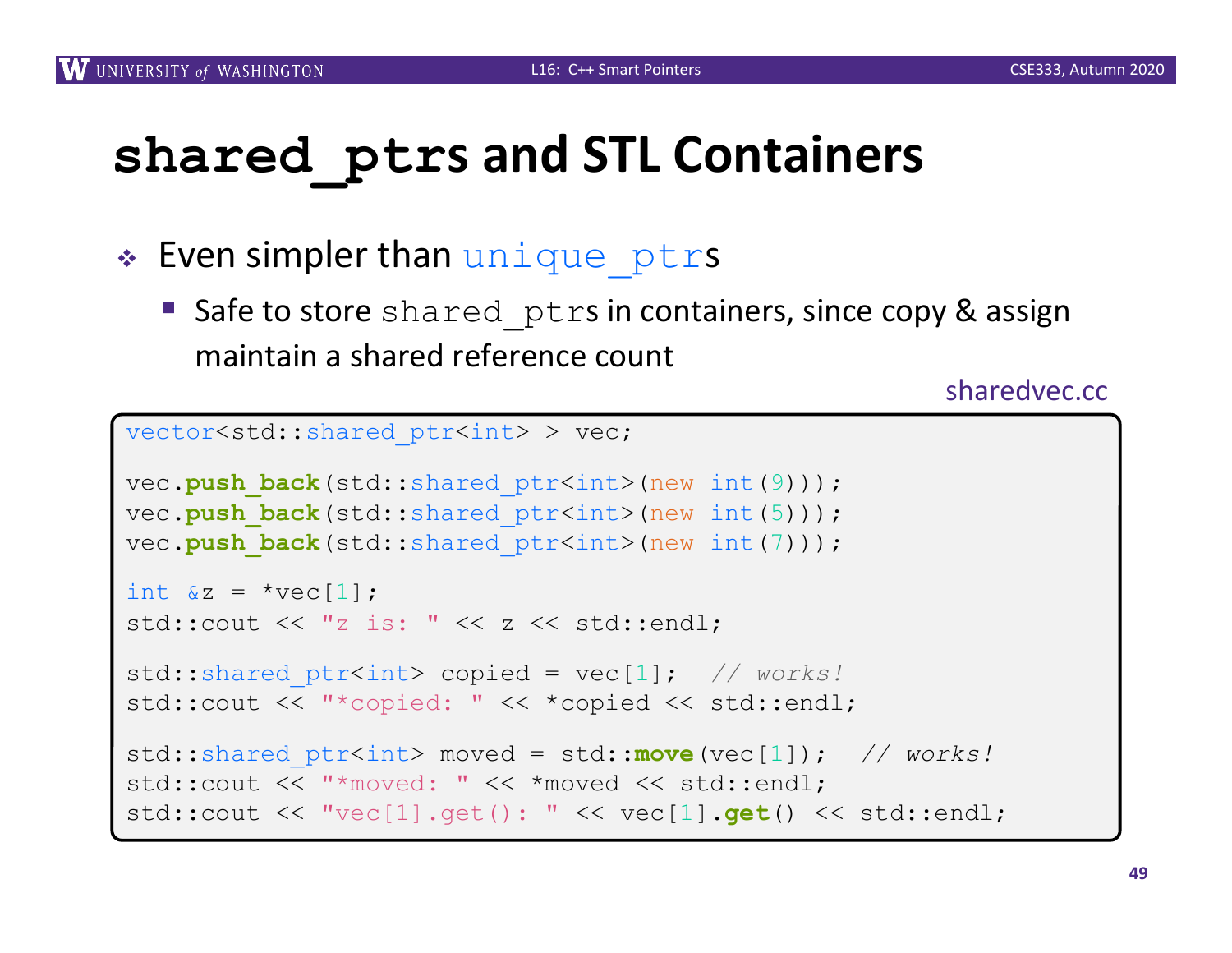#### **Cycle of shared\_ptrs**

strongcycle.cc

```
#include <cstdlib>
#include <memory>
using std::shared ptr;
struct A {
  shared ptr<A> next;
  shared ptr<A> prev;
};
int main(int argc, char **argv) {
  shared ptr<A> head(new A());
 head->next = shared ptr<A>(new A());
 head->next->prev = head;
  return EXIT_SUCCESS;
}
```


 $\cdot$  What happens when we delete head?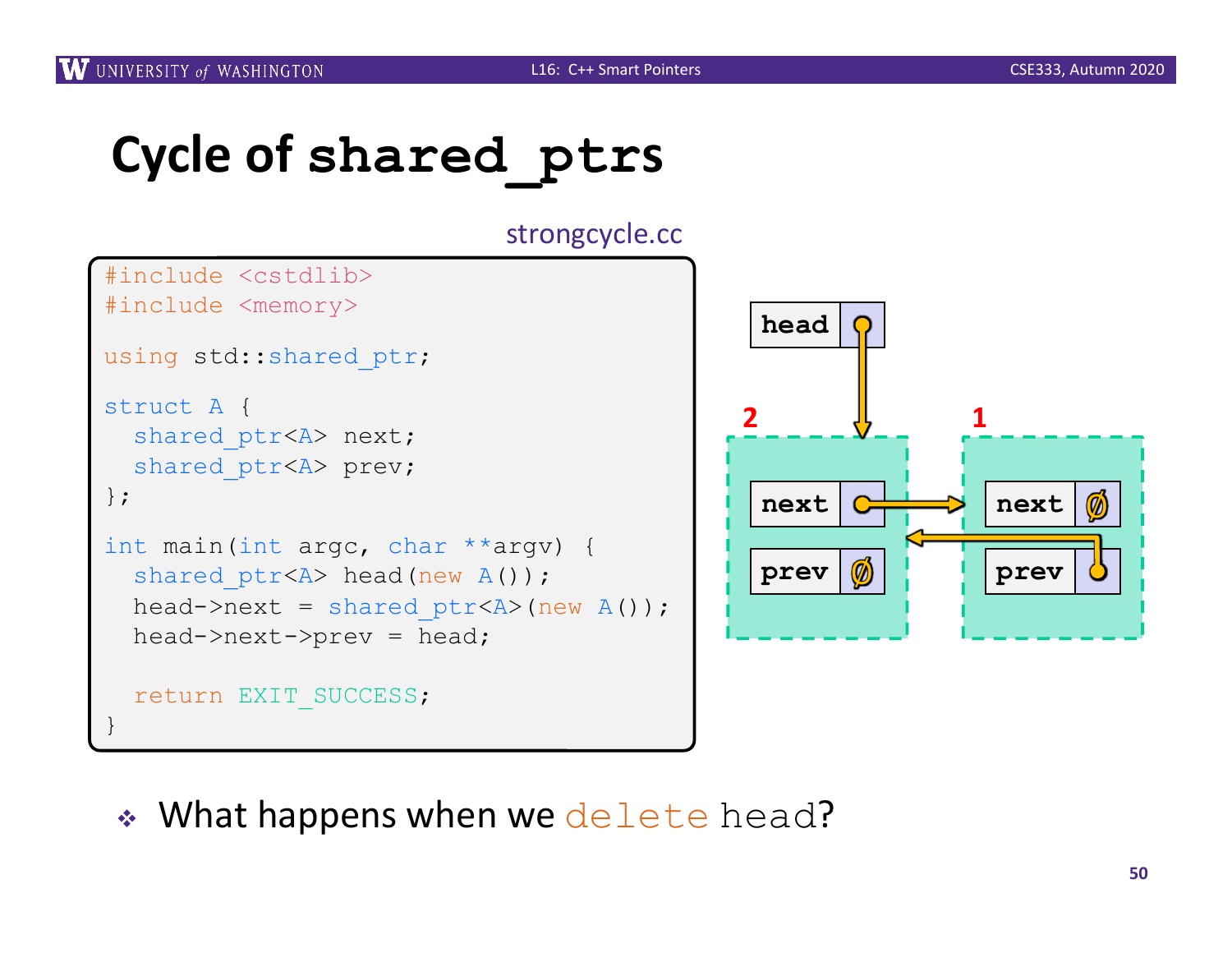## **Cycle of shared\_ptrs**

strongcycle.cc

```
#include <cstdlib>
#include <memory>
using std::shared ptr;
struct A {
  shared ptr<A> next;
  shared ptr<A> prev;
};
int main(int argc, char **argv) {
  shared ptr<A> head(new A());
 head->next = shared ptr<A>(new A());
 head->next->prev = head;
  return EXIT_SUCCESS;
}
```


 $\bullet$  What happens when we delete head? Nodes unreachable but not deleted because ref counts > 0 **<sup>51</sup>**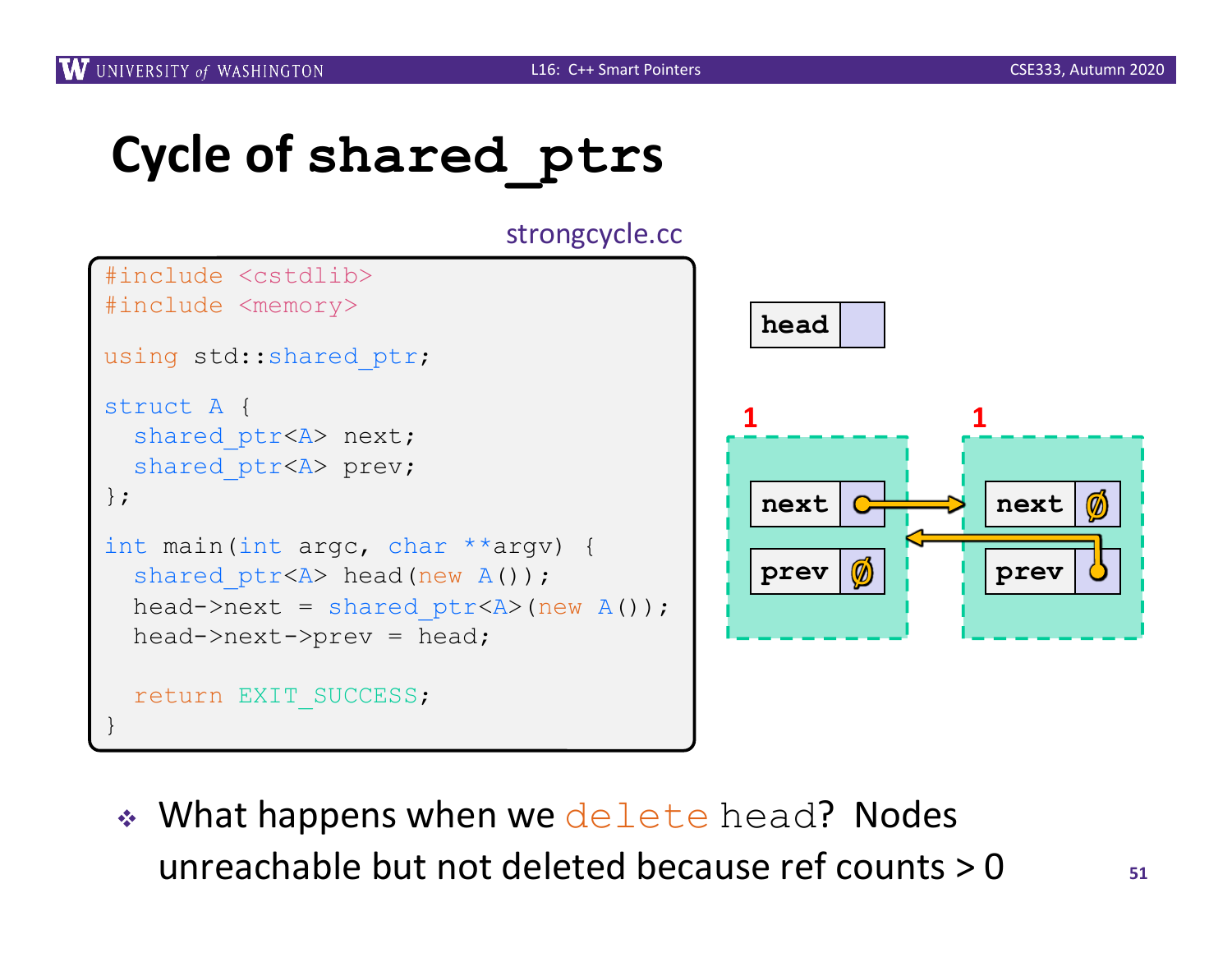#### **std::weak\_ptr**

- \* weak ptr is similar to a shared ptr but doesn't affect the reference count
	- Can *only* "point to" an object that is managed by a shared ptr
	- Not *really* a pointer can't actually dereference unless you "get" its associated shared ptr
	- **Because it doesn't influence the reference count, weak ptrs** can become "*dangling*"
		- Object referenced may have been delete'd
		- But you can check to see if the object still exists
- Can be used to break our cycle problem!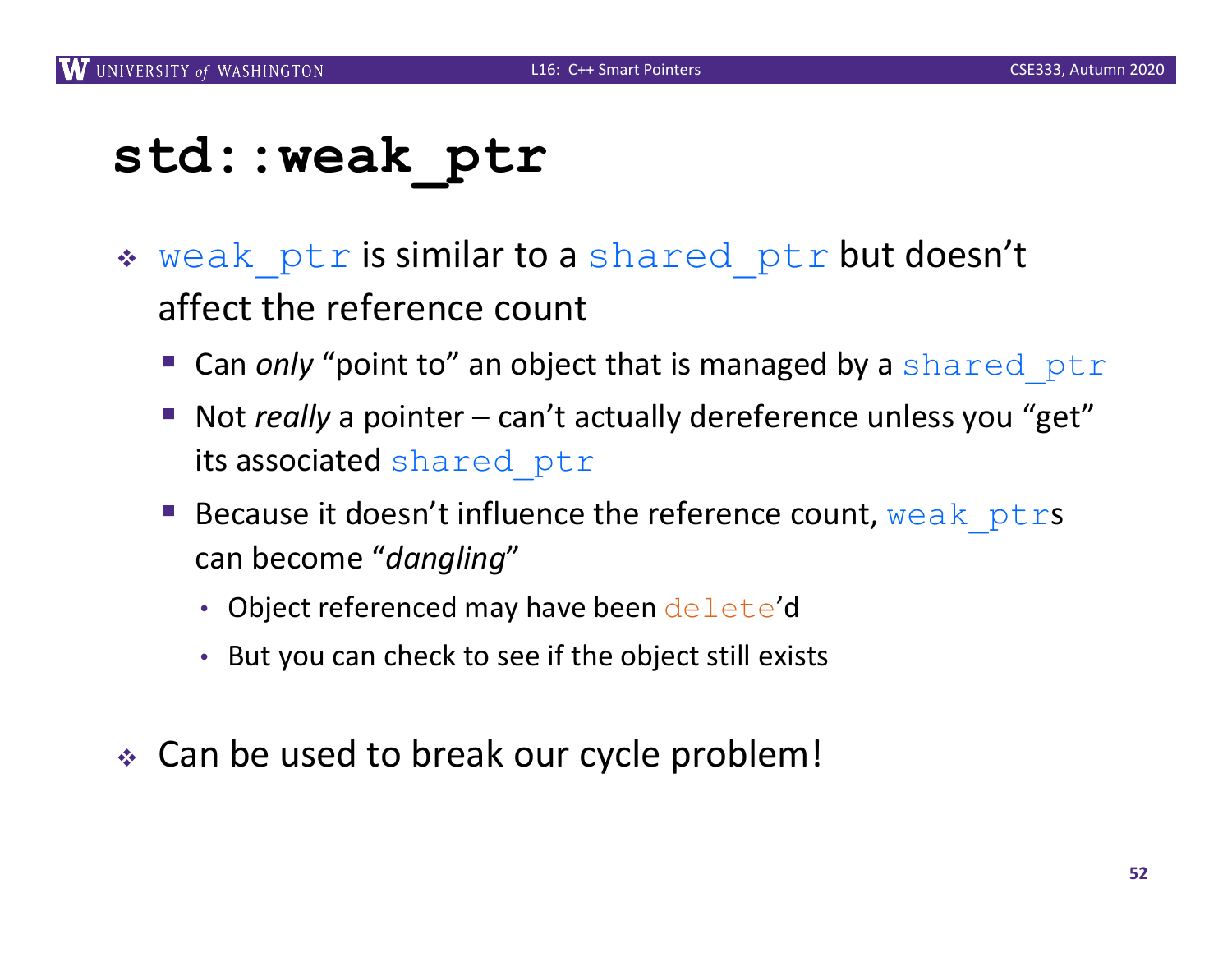# **Breaking the Cycle with weak\_ptr**





• Now what happens when we delete head?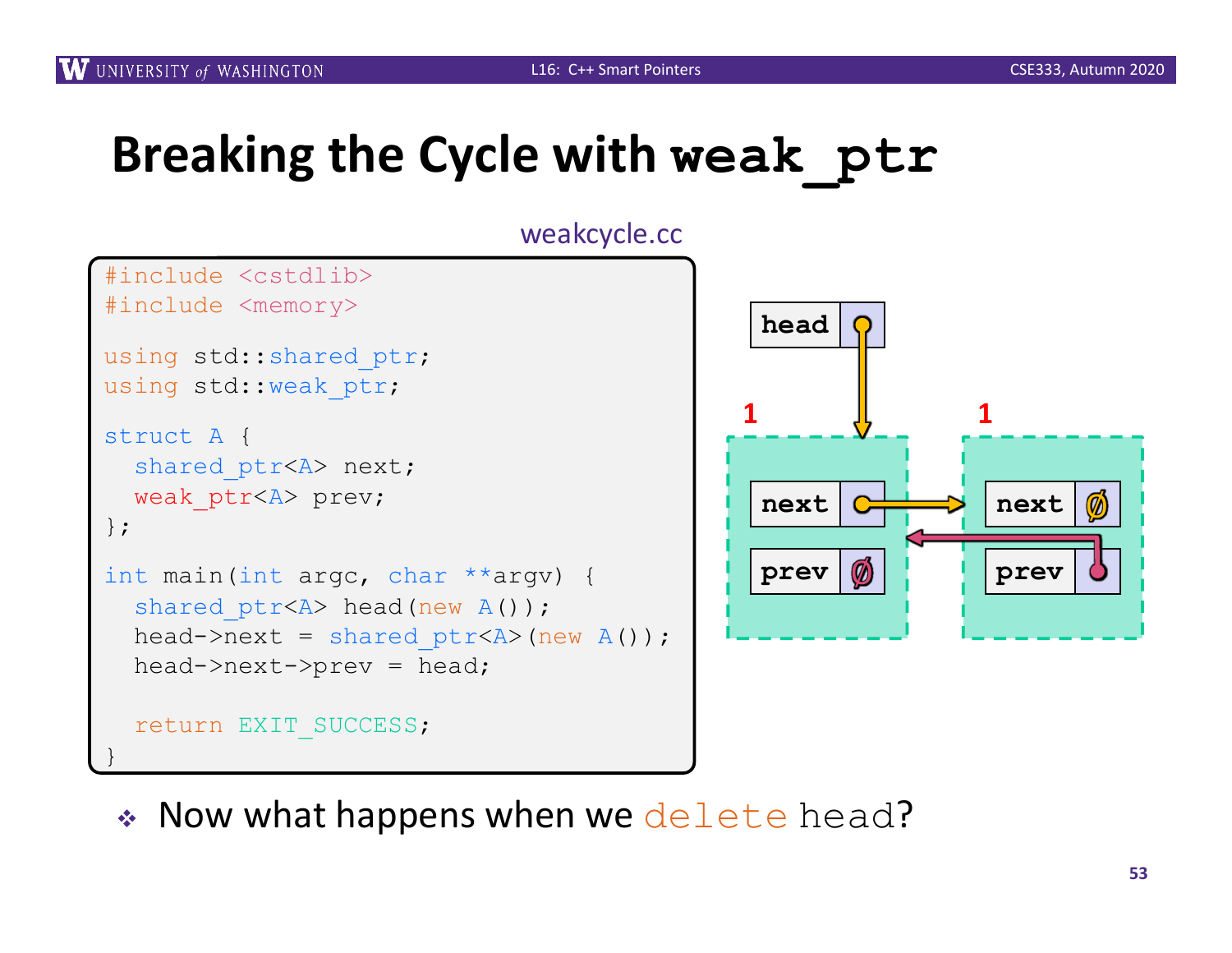# **Breaking the Cycle with weak\_ptr**





 $\bullet$  Now what happens when we delete head? Ref counts go to 0 and nodes deleted! **<sup>54</sup>**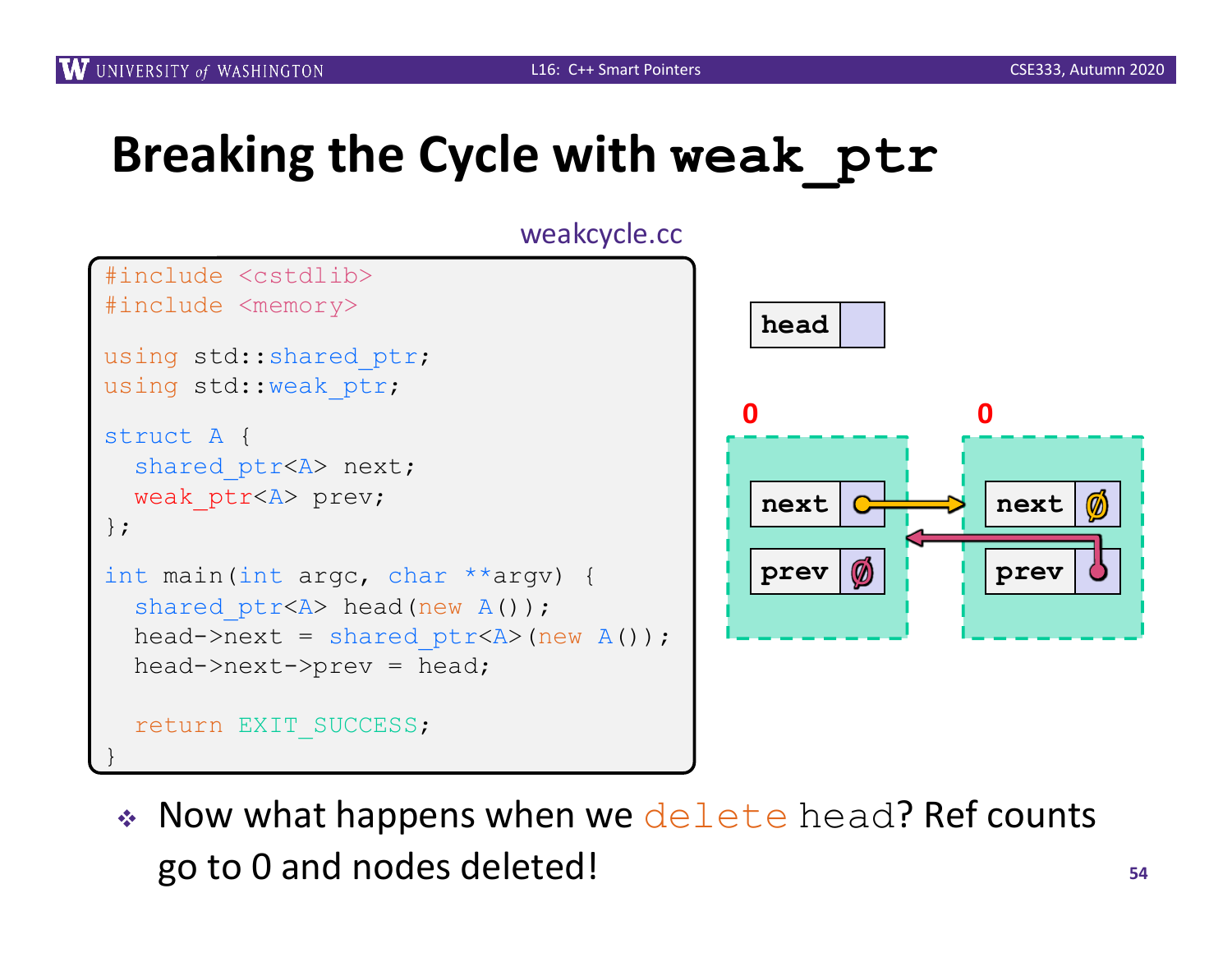## **Using a weak\_ptr**

#### usingweak.cc

```
#include <cstdlib> // for EXIT_SUCCESS
#include <iostream> // for std::cout, std::endl
#include <memory> // for std::shared_ptr, std::weak_ptr
int main(int argc, char **argv) {
 std::weak ptr<int> w;
 { // temporary inner scope with local x
   std:: shared ptr<int> x;
   { // temporary inner-inner scope with local y
     std::shared ptr<int> y(new int(10));
     w = y; // weak ref; ref count for "10" node is same
     x = w \cdot \text{lock} (); // get "promoted" shared ptr, ref cnt = 2
     std::cout << *x << std::endl;
   } // y deleted; ref count now 1
   std::cout << *x << std::endl;
                    } // x deleted; ref count now 0; mem freed
 std::shared_ptr<int> a = w.lock(); // nullptr
 std::cout << a << std::endl; // output is 0 (null)
 return EXIT_SUCCESS;
}
```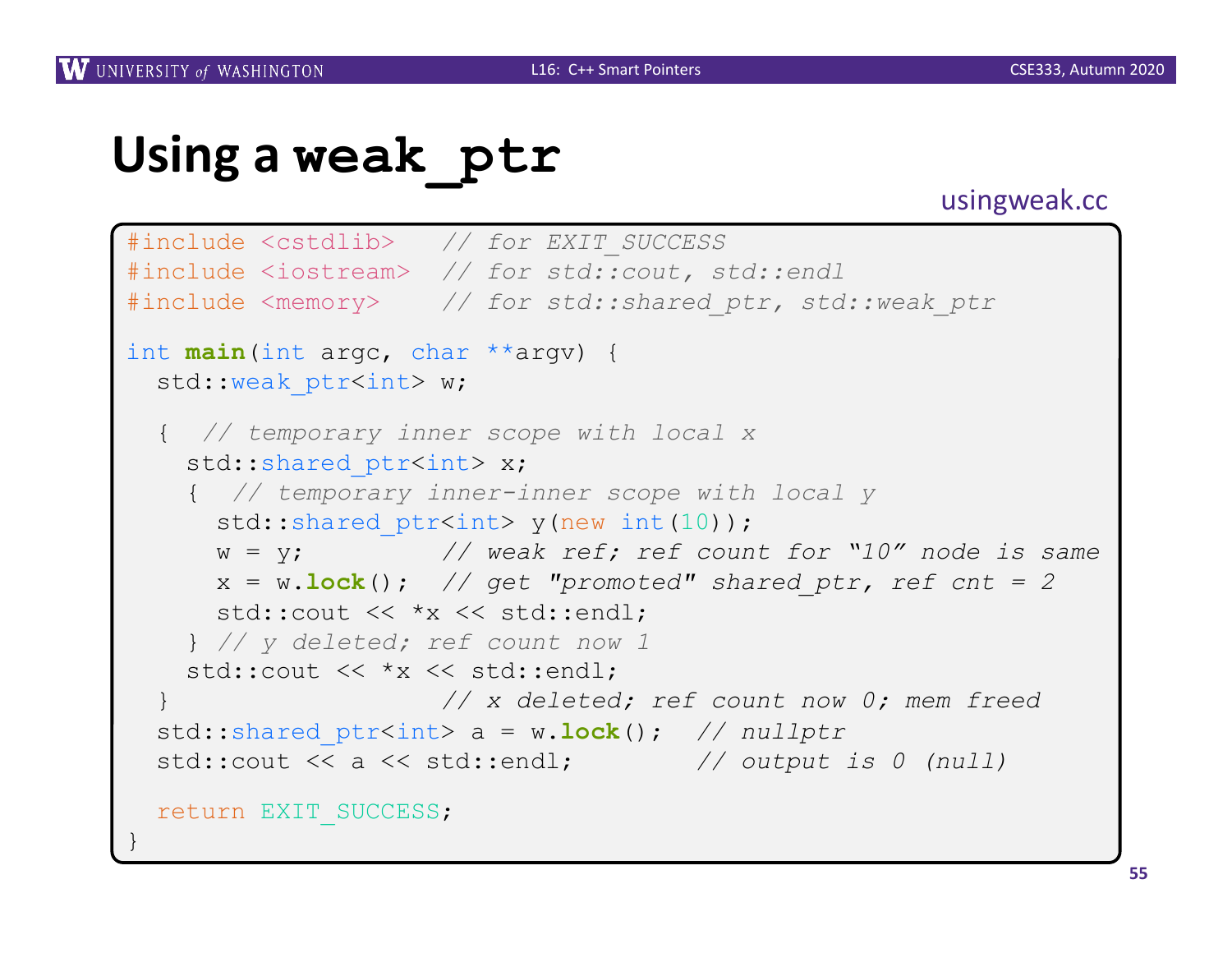#### **Reference Counting Perspective**

- \* Reference counting is a technique for managing resources by counting and storing number of references to an object (i.e., # of pointers that hold the address of the object)
	- Increment or decrement count as pointers are changed
	- Delete the object when reference count decremented to 0
- ◆ Works great! But...
	- § Bunch of extra overhead on every pointer operation
	- § Cannot reclaim linked objects with circular references
	- Not general enough for automatic memory management (need automatic garbage collection as in Java), but when it's appropriate it's a clean solution for resource management and cleanup
		- ex.: directory links to files in Linux delete file when link count =  $0!$